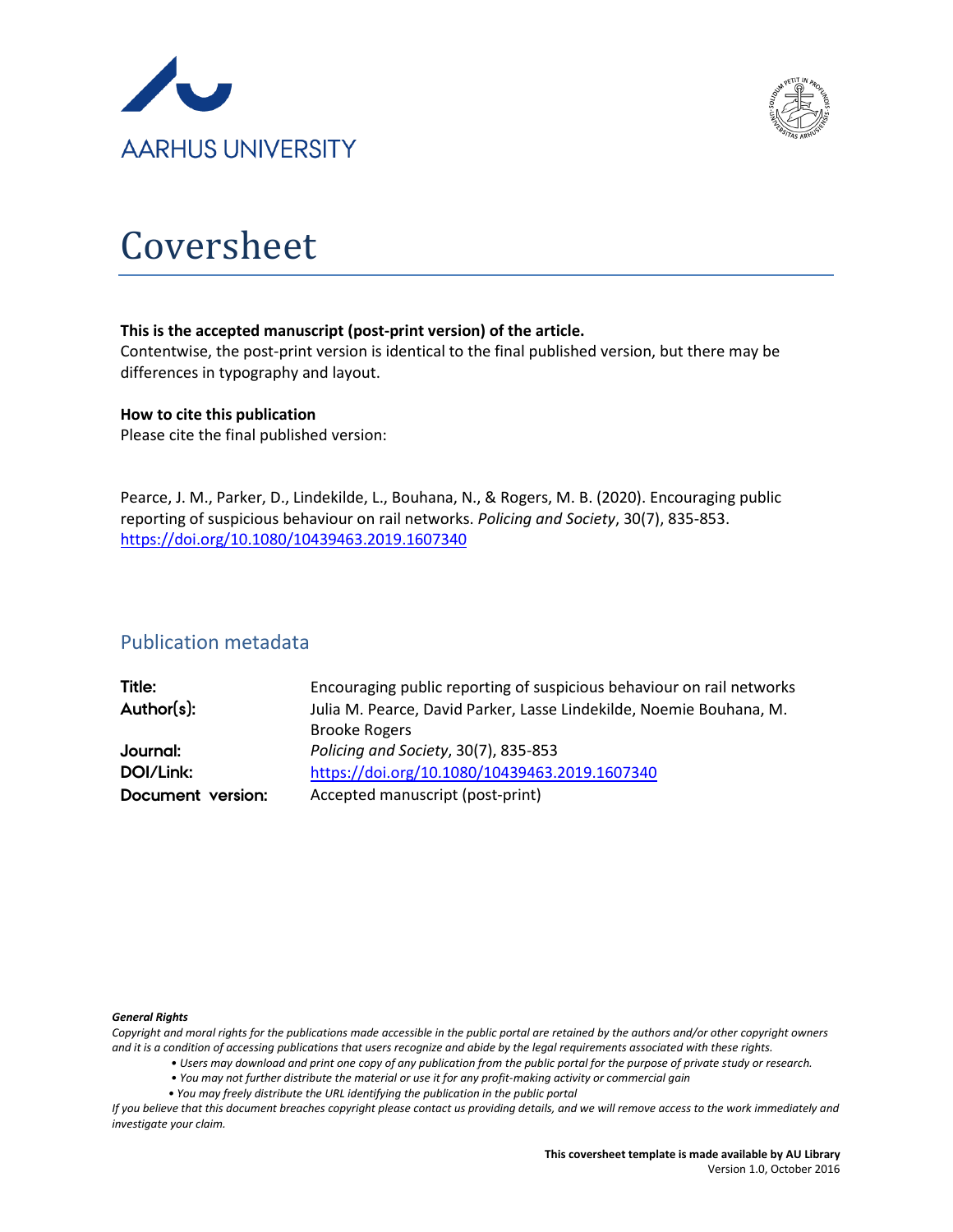## **Encouraging public reporting of suspicious behaviour on rail networks**

Lindekilde, L., Pearce, J. M., Parker, D & Rogers, B.

Ongoing targeting of mass transit networks and the challenges associated with policing these large open systems means that encouraging public vigilance and reporting on railways is a counter-terrorism priority. There is, however, surprisingly little research on motivations and barriers to cooperating with the police in this context. This paper contributes to this under-researched field by presenting the findings of a survey experiment which examined (1) the role of uncertainty as a barrier for reporting suspicious behaviour on rail networks, (2) whether drivers for cooperation established in the context of traditional crime hold for reporting suspicious behaviour at train stations, and (3) whether the UK *'See it. Say it. Sorted'* campaign is effective in encouraging reporting. Data was collected in the UK and Denmark, national contexts with differing baseline attitudes towards the police and experiences of transit terrorist attacks, to assess the extent to which public vigilance campaigns need to be adapted to address local concerns. Results suggest that future public vigilance campaigns should address differences in lay and official definitions of suspicious behaviour to reduce uncertainty as a barrier to reporting. They also demonstrate that the influence of procedural justice on cooperation via its influence on social identification with the police holds beyond the context of community policing and reporting of traditional crime. However, other drivers are likely to be more important for determining reporting suspicious behaviour on rail networks, including perceived benefits of reporting. Theoretical and practical implications of cross-national differences and similarities in responses are discussed.

**Keywords:** procedural justice; social identity; cooperation; counter-terrorism policing

**Word count:** 9,989 including footnotes, references, tables and appendix

Ongoing targeting of public transportation systems by both terrorist groups and lone actors since the 2004 Madrid train bombings - for example attacks on buses and trains in London, Moscow, Minsk, Istanbul, Brussels, Madhya Pradesh and Saint Petersburg –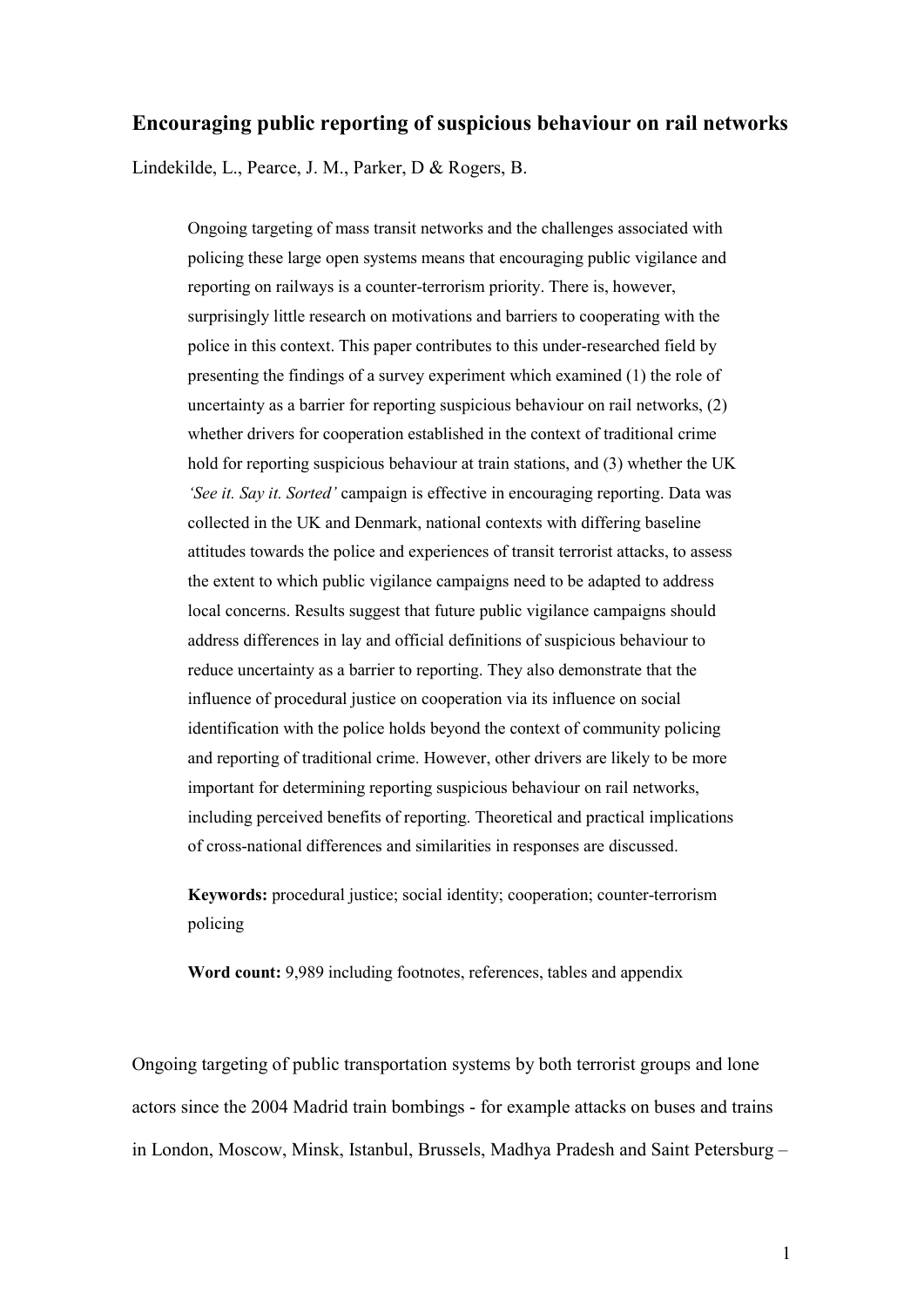coupled with the security challenges associated with policing these complex networks, means that mass transit systems remain a counter-terrorism priority (Loukaitou-Sideris *et al.*, 2006, Kappia *et al.*, 2009). Trains and major transport hubs are a frequent terrorism target due to their level of accessibility and the impracticality of implementing airport-style security screening in these contexts (Riley, 2004, Kappia *et al.*, 2009, Donald, 2013, Carter *et al.*, 2016). Furthermore, crowded train carriages and subways maximise the number of potential casualties despite limited attack means (Jenkins and Trella, 2012), which is consistent with an increasing trend for terrorist groups to aim for mass casualties to provoke an emotional response from the public (Kappia *et al.*, 2009, Europol, 2018).

The scale of mass transit systems makes them a challenging environment for policing, as it is not possible to have police officers assigned to every station. Consequently, it is often passengers who will observe suspicious items and activities. Ensuring public awareness and willingness to report in this context is therefore an important aspect of rail security (Donald, 2013). Despite this, there has been reluctance in some countries, such as Spain, to undertake large-scale vigilance campaigns due to concerns about scaring the public or receiving an overwhelming number of reports (Loukaitou-Sideris *et al.*, 2006). Nevertheless, public outreach activities to encourage vigilance and reporting on rail networks are widely used in countries including France, Japan, the United Kingdom and the United States (Loukaitou-Sideris *et al.*, 2006, Jarvis and Lister, 2010). In the UK, which experienced extensive IRA attacks on rail infrastructure for nearly three decades, there has been a long-standing policy of encouraging the public to report unattended items or suspicious behaviour on railways. For example, the 2004 '*If you suspect it, report it*' and the 2011 '*See anything suspicious*' poster campaigns.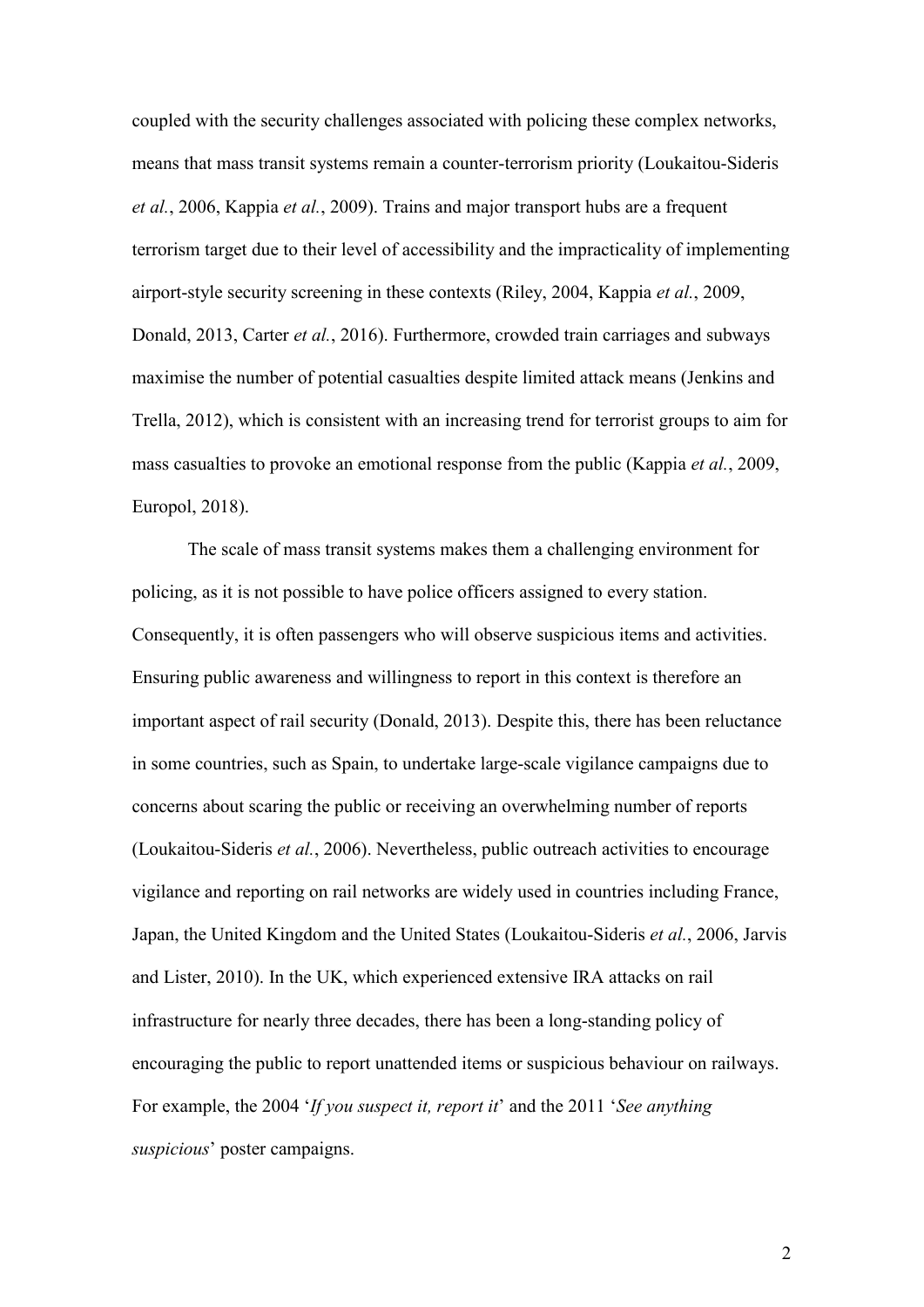The most recent British Transport Police campaign to focus on protective security - *'See it. Say it. Sorted'* - was launched in November 2016. This campaign was designed by the UK government, police and the rail industry to raise awareness of the role of the public in keeping themselves and others safe. It echoes the language of the US Department of Homeland Security '*If you see something, Say something*' campaign, but builds upon this and on previous UK messaging by adding a 'sorted' element to reassure members of the public that the police will respond to reports. Reflecting a shift in terrorist tactics towards suicide attacks, it also provides greater emphasis than earlier campaigns on the need to look out for suspicious behaviours associated with hostile reconnaissance as well as unattended items. This is important, as people are less likely to report in situations of uncertainty and terrorism-related suspicious behaviour is more difficult to recognise than traditional criminal activity (FEMA, 2012). Furthermore, there is evidence to suggest that the public are less willing to engage with counterterrorism issues than everyday security concerns on public transport (Rogers *et al.*, 2009a, Rogers *et al.*, 2009b) and less willing to report ambiguous terrorism-related behaviours (e.g. reading terrorist material) than more explicit indicators, such as overhearing overt attack planning (LaFree and Adamczyk, 2017).

Although a great deal of effort has been made since the 9/11 attacks on the World Trade Center to encourage the general public in Western states to take an active role in countering terrorism, there is surprisingly little academic research on motivations and barriers to public reporting in this context, both for terrorism related matters in general (Gallagher, 2010, FEMA, 2012) and in relation to mass transit security in particular (Loukaitou-Sideris *et al.*, 2006). There is, however, an extensive literature on encouraging public reporting for general crime control, which has established a strong positive association between procedural justice (based on perceptions regarding the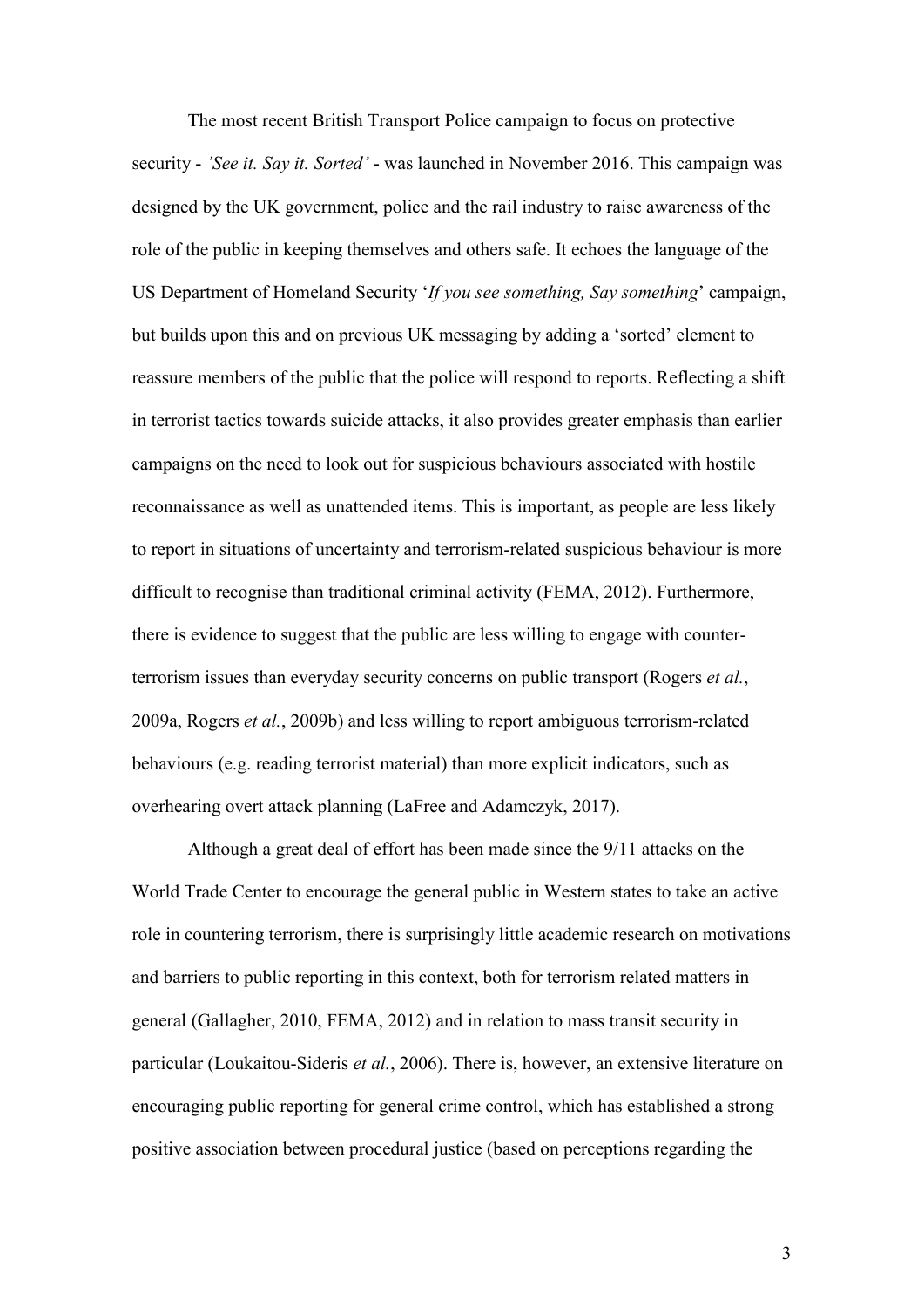fairness of police procedures) and willingness to cooperate with the police (Lind and Tyler, 1988, Tyler and Huo, 2002, Tyler, 2007, Murphy *et al.*, 2008, Bradford, 2014). Furthermore, there is some evidence to suggest that this holds for the reporting of terrorism related activities, at least for communities that are the focus of counterterrorism policing (Tyler *et al.*, 2010, Huq *et al.*, 2011, Cherney and Murphy, 2013, Murphy *et al.*, 2017).

The primary aim of the current study is to contribute to a better understanding of the factors that influence public reporting of suspicious activity related to hostile reconnaissance on rail networks. Specifically, to examine (1) the role of uncertainty as a barrier for reporting suspicious behaviour in train stations, (2) whether drivers for police cooperation identified in the general crime literature can help explain reporting behaviour in train stations, and (3) whether the *'See it. Say it. Sorted'* campaign is effective in encouraging reporting of suspicious behaviour in train stations. To assess the extent to which public vigilance campaigns can successfully employ generic calls to action in different national contexts, we collected survey data in the UK and Denmark.

#### *Factors influencing suspicious behaviour reporting at train stations*

Despite widespread recognition of the importance of public cooperation for protecting mass transit hubs, this is an under-researched area. Most research on countering terrorism in this context has focused on technological, organisational and policing solutions (Policastro and Gordon, 1999, Plant, 2004, Waugh Jr, 2004). Our literature review identified six sources that included some discussion of public involvement in rail transit counter-terrorism (Riley, 2004, Loukaitou-Sideris *et al.*, 2006, Kappia *et al.*, 2009, Jenkins and Trella, 2012, Donald, 2013, Carter *et al.*, 2016). Of these, only three - Loukaitou-Sideris *et al.*, Kappia *et al*. and Carter *et al*. - involved original data collection. Kappia *et al*. and Carter *et al*. both present survey data on public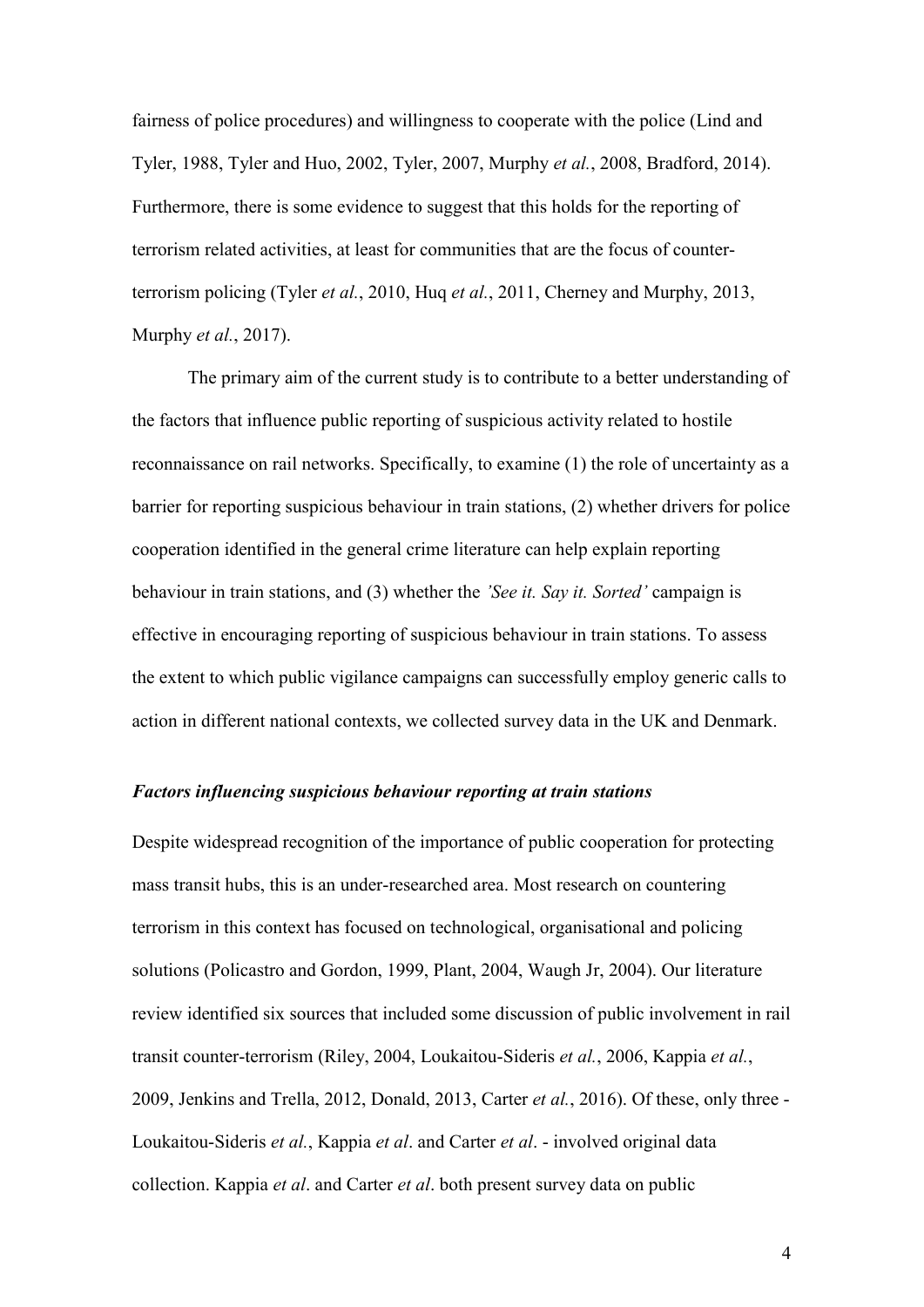acceptability of counter-terrorism measures in stations and Loukaitou-Sideris *et al.* employed interviews with transit officials to compare approaches to rail security in four national contexts, including the use of public engagement campaigns. None of these studies explored factors influencing reporting behaviours.

Although not focused specifically on mass transit, FEMA research conducted in partnership with the International Association of Chiefs of Police on improving community awareness and reporting of terrorism-related suspicious activity does provide some insight into reporting behaviours in this context (FEMA, 2012). This study employed surveys, focus groups and interviews, including questions on locations where people would be the most likely to be aware of and report suspicious activity. Focus group and surveys identified airports and mass transit systems as sites where participants felt they would be most likely 'to be on the lookout for suspicious activity' (p11). However, this research also found important differences between official and lay understandings of what constitutes suspicious activity, with the public tending to focus on traditional criminal activity, such as car theft. In fact, only 5% of their sample described activities that could be indicative of terrorism (p7).

Key barriers to reporting clustered around interpersonal factors (e.g. concern about getting an innocent person into trouble and fear of retaliation) and instrumental assessments about reporting procedures; specifically, uncertainty in relation to (a) how to report, (b) whether the report will be taken seriously, and (c) whether reporting would be a worthwhile use of police resources. Fear or mistrust of law enforcement was also identified as a potential barrier. Based on these findings, FEMA make seven recommendations for improving community awareness and reporting of terrorismrelated suspicious activities, arguing that public education efforts should focus on the importance of reporting and provide a better understanding of what suspicious activity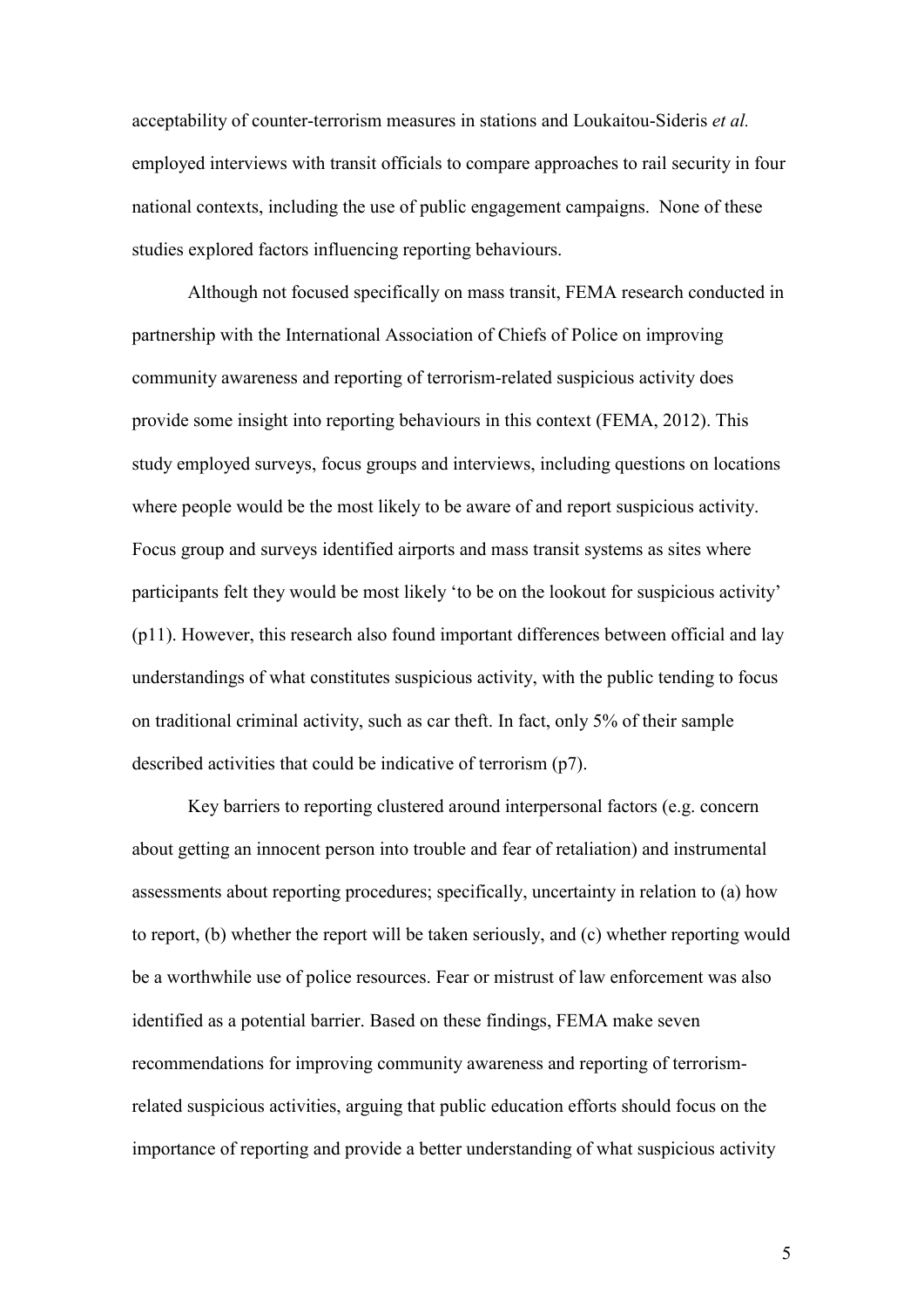entails. This report also highlights the need for the provision of clear and concise reporting mechanisms.

#### *Police cooperation, procedural justice and social identification*

It is well established within the criminological literature that public cooperation is a crucial element of effective policing and crime prevention (Sunshine and Tyler, 2003, Murphy *et al.*, 2008, LaFree and Adamczyk, 2017). Extensive survey research in the US has compared instrumental and procedural justice models of policing, exploring the relative influence of risk and performance (i.e. judgements regarding police efficacy in managing crime) and the perceived fairness of police procedures and personal encounters with the public (procedural justice) on cooperation (Lind and Tyler, 1988, Tyler and Huo, 2002, Sunshine and Tyler, 2003). This research has established strong and consistent links between fairness of procedures, legitimacy of police authority and willingness to cooperate with the police (Bradford, 2014).

There are several models that have been used to explain the psychology of procedural justice. The group engagement model (Tyler and Blader, 2003) builds on the group-value model (Lind and Tyler, 1988) and relational model (Tyler and Lind, 1992) to explain why procedural justice influences cooperation. All of these models are empirically supported and emphasise the relational implications of justice evaluations, but the group engagement model has a broader scope and foregrounds the role of identity judgements in cooperative behaviour, as conceptualised in self-categorisation theory (Turner, 1999). From this perspective, the primary driver for police cooperation is the extent to which the public believe they share group membership with the police, based on common values and a shared interest in maintaining group norms. Interactions with the police that are considered fair promote a sense of shared identity, which in turn encourages cooperation  $-$  i.e. social identification with the police mediates the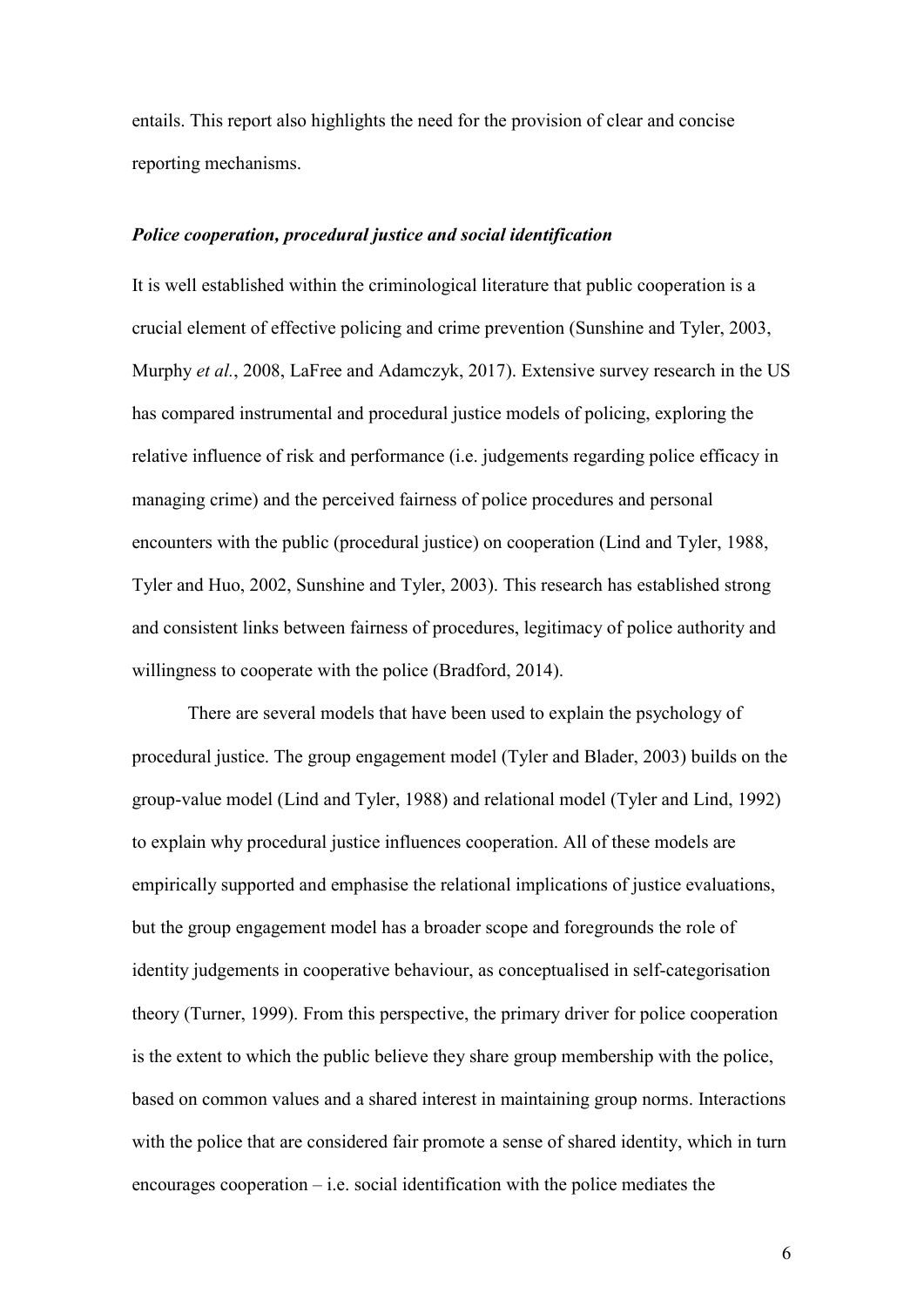relationship between procedural justice and police cooperation. This hypothesis has been supported in both a US and UK context (Tyler and Blader, 2003, Bradford, 2014).

Whilst there is good evidence that procedural justice influences public cooperation with the police in relation to crime in general, this does not necessarily mean that it will hold in the context of reporting terrorism-related suspicious behaviour in train stations. There is evidence of procedural justice effects on cooperation for counter-terrorism community policing amongst Muslims in the US (Tyler *et al.*, 2010), UK (Huq *et al.*, 2011) and Australia (Murphy *et al.*, 2017), which suggests that this approach has a broader scope than general crime control. However, as with earlier research these studies focus on community policing, and transit policing operates in a very different environment, which may have both positive and negative impacts on willingness to cooperate. This includes, but is not limited to the witness being less likely to know the perpetrator, being potentially more or less familiar with situational behavioural norms (depending on whether they are a regular passenger) and being in a crowded, time-pressured environment that is conducive to bystander effects (Fischer *et al.*, 2011).

Additionally, police operating in a mass transit environment will not have the opportunity that community police have to develop long term relationships with citizens. Therefore, the public may not be as well placed to assess the fairness of police interactions in this context. Furthermore, procedures for redressing transport policing complaints may be less familiar or accessible than for the regular force. If it is assumed that the public treat 'the police' as a social category, it is not unreasonable to expect that personal encounters with community police may be used as a basis for judgments about procedural justice that will transfer to different policing contexts. However, this may not be the case in the UK, where railways are policed by British Transport Police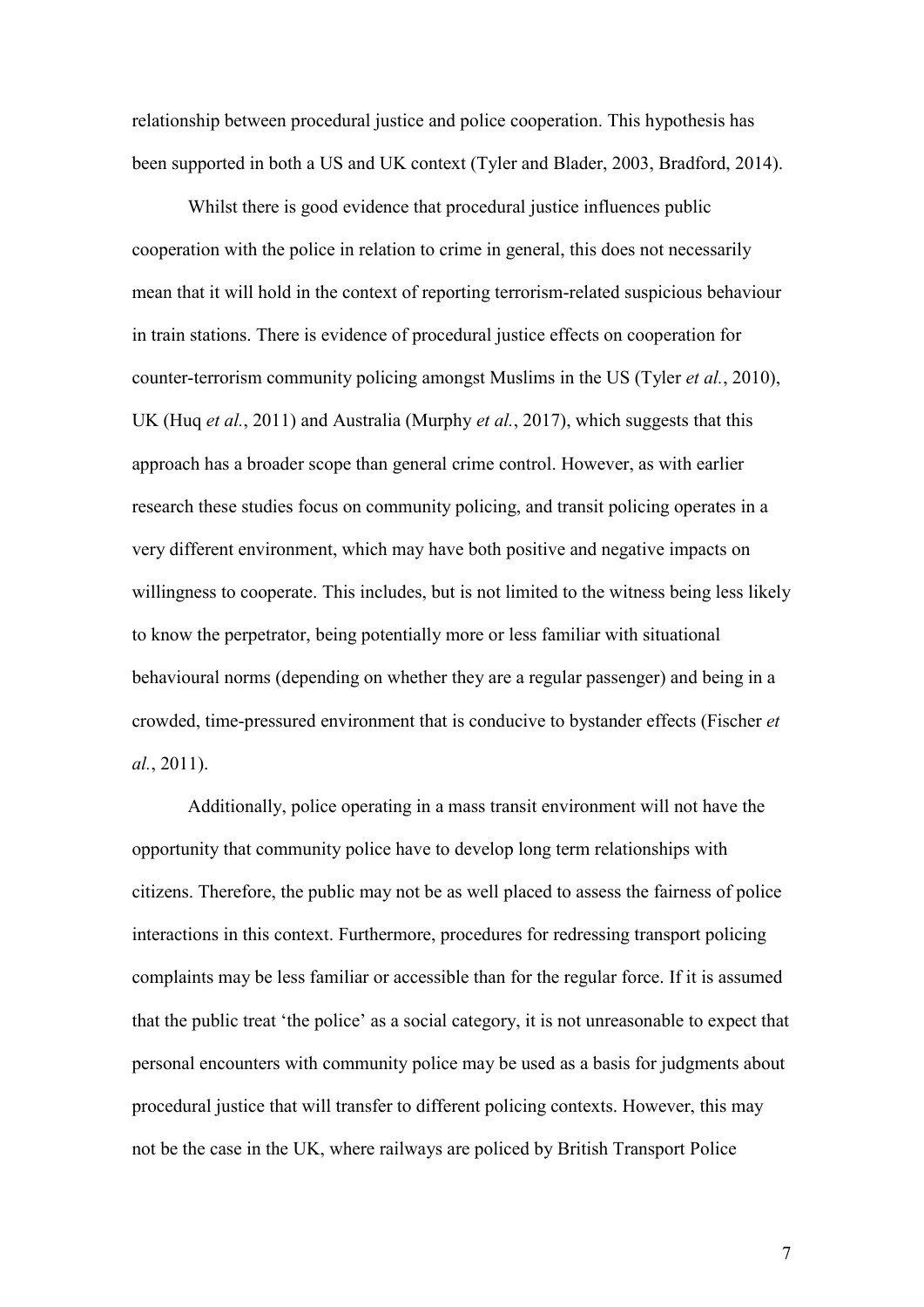(BTP), a specialised unit which operates under an independent body that is funded by train companies (Railways and Transport Safety Act, 2003).

There is evidence to suggest that most of the UK public are aware that BTP are responsible for policing Britain's rail network (British Transport Police, 2017). This raises questions about whether the group engagement model of procedural justice will hold in this context. However, it is not known whether the UK public consider BTP to be conceptually different from 'the police' or whether it is viewed as a subunit of the regular force that would be subject to the same rules and procedures for correcting unfair decisions. Consequently, further empirical evidence is required before it can be assumed that factors that influence cooperative behaviours in relation to community counter-terrorism reporting will hold in the context of policing public transportation systems. This notwithstanding, the high value of public reporting for countering terrorism on mass transit systems makes this an important context in which to explore factors that influence cooperative behaviours (Parker *et al.*, 2017).

#### **Research questions and hypotheses**

To contribute to a better understanding of the factors that influence public reporting of suspicious activity related to hostile reconnaissance on rail networks, we formulated the following research questions and hypotheses.

Our first research question focused on the impact of uncertainty on intention to report suspicious behaviour in train stations. Specifically, in line with FEMA (2012) and Lafree and Adamczyk (2017) which suggests that people will be less likely to report in situations of uncertainty, *Hypothesis 1* states that people will be more likely to intend reporting unattended items (a familiar request which involves high levels of certainty) than suspicious behaviour, which is more difficult to recognise. To further examine the impact of uncertainty, we presented our participants with a two-stage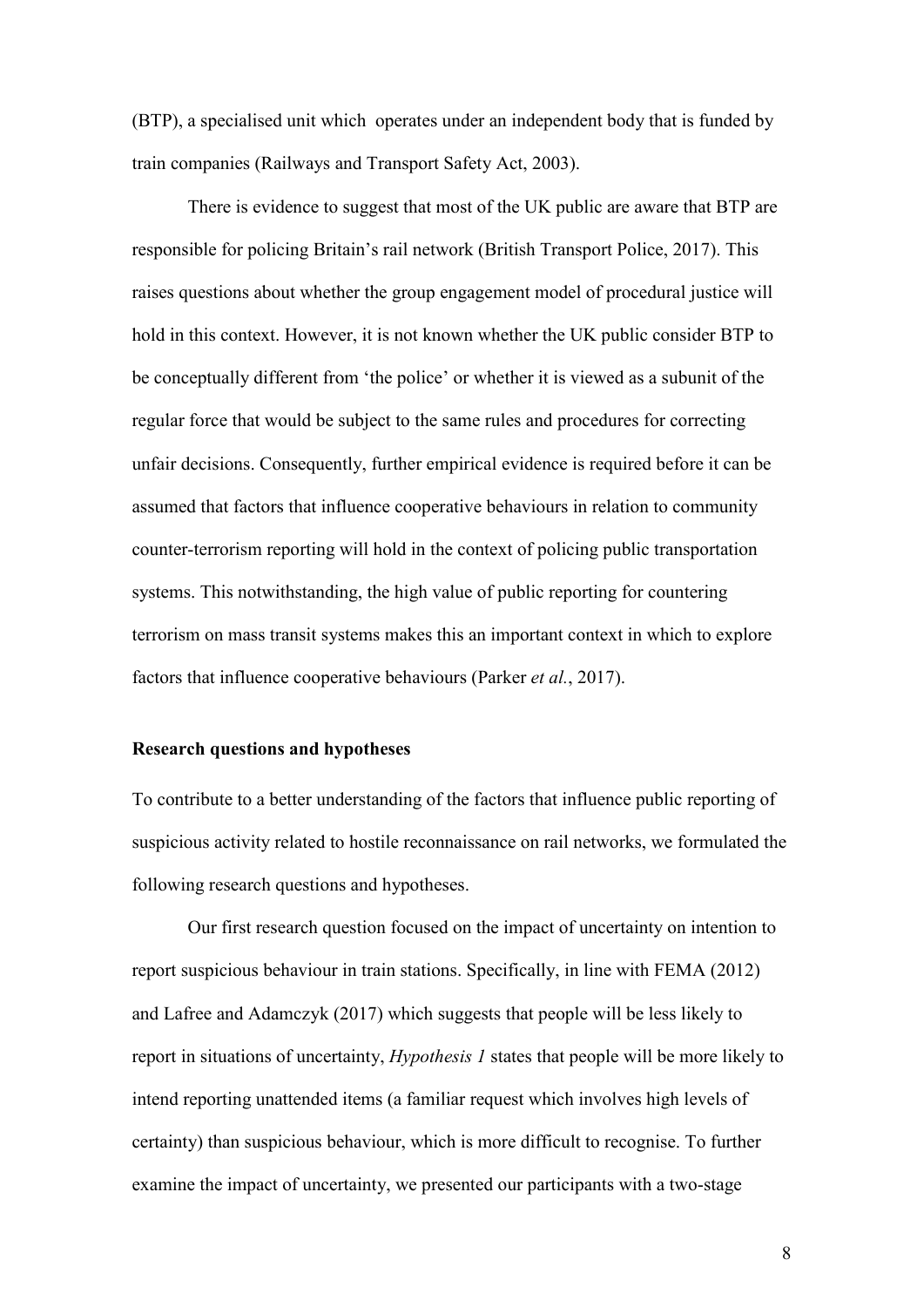scenario which described a young man filming CCTV cameras in a train station. We used this scenario to test *Hypothesis 2,* that people will be more likely to intend reporting suspicious behaviour if they are provided with information to reduce uncertainty about the activity they are observing.

Our second research question focused on individual level factors predicting willingness to cooperate with the police for general crime reporting in comparison with reporting suspicious behaviour in train stations. In line with Tyler and Blader (2003) and Bradford (2014), *Hypothesis 3* is that procedural justice will predict police cooperation for general crime, but this relationship will be mediated by social identification with the police. If procedural justice theory holds in the context of transit policing, *Hypothesis 4* will find that procedural justice also predicts willingness to report suspicious behaviour in a train station via its impact on social identification with the police.

Our final research question focused on the impact of the *'See it. Say it. Sorted'* campaign on reporting intentions in response to our CCTV filming scenario. Specifically, *Hypothesis 5* holds that provision of information will increase reporting intention and *Hypothesis 6* is that people who see the full *'See it. Say it. Sorted'* guidance will be more likely to intend reporting than people who are not exposed to the 'sorted' element. This final hypothesis is in line with FEMA (2012) research which identified concerns over whether reports will be taken seriously or be a worthwhile use of police resources as barriers to reporting suspicious behaviour. It is also consistent with instrumental explanations of cooperation which focus on police effectiveness.

Due to local experiences and relationships with the police that could both increase and decrease reporting intentions in the UK and Denmark, the cross-national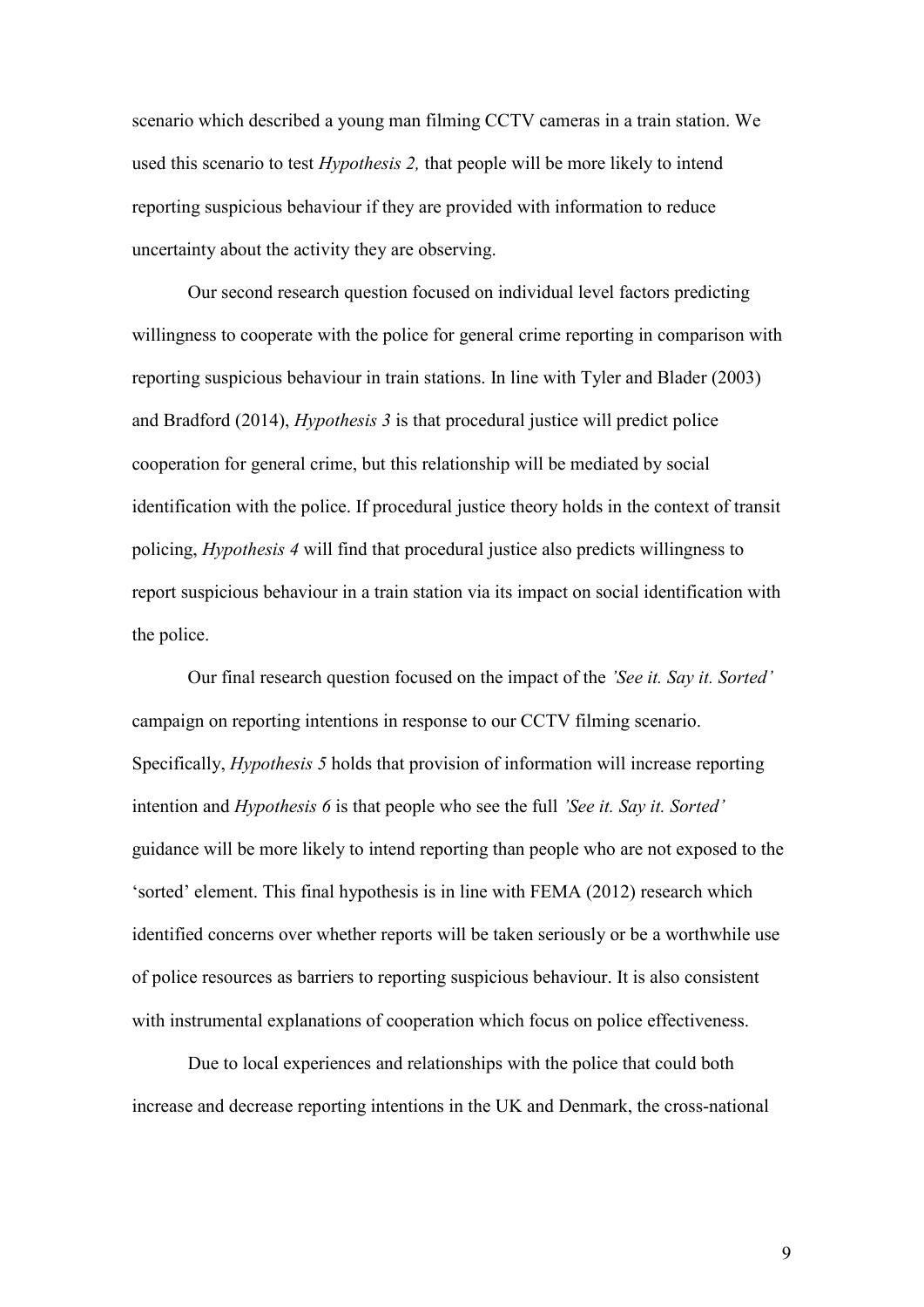comparative element of our research design remains exploratory, rather than hypothesisdriven.

#### **Methodology**

#### *Survey design*

In order to investigate factors that influence intention to report suspicious behaviours on rail networks, including the impact of the British Transport Police (BTP) *'See it. Say it. Sorted'* (SiSiS) campaign, this study employed a survey experiment in which participants were randomly assigned to one of three conditions: (1) no information (control), (2) 'See it, Say it' information (Condition 1), and (3) 'See it, Say it, Sorted' information (Condition 2). Initial questions, which were presented to all participants, included baseline measures of reporting intention for general crime and for unattended items and suspicious behaviour in train stations. This not only allowed us to identify whether intention to report was higher or lower in the context of protecting crowded places from terrorism in comparison with general crime control, but also enabled us to test the hypothesis that people would be more inclined to report unattended items in train stations, due to lack of certainty regarding what constitutes suspicious behaviour in this context.

Participants in Condition 1 were shown 'See it, say it' guidance which states that '*we've all got a role to play in keeping the rail network safe*' and asks the reader to remain vigilant and report anything that seems out of place or unusual. This guidance also includes a list of things to look out for (e.g. someone who could be concealing something under their clothing) and says that the police would like to hear from them '*if you see something that doesn't feel right'*. It also instructs the reader to let the police decide if what they have seen or what they know is important and asks them to '*tell a*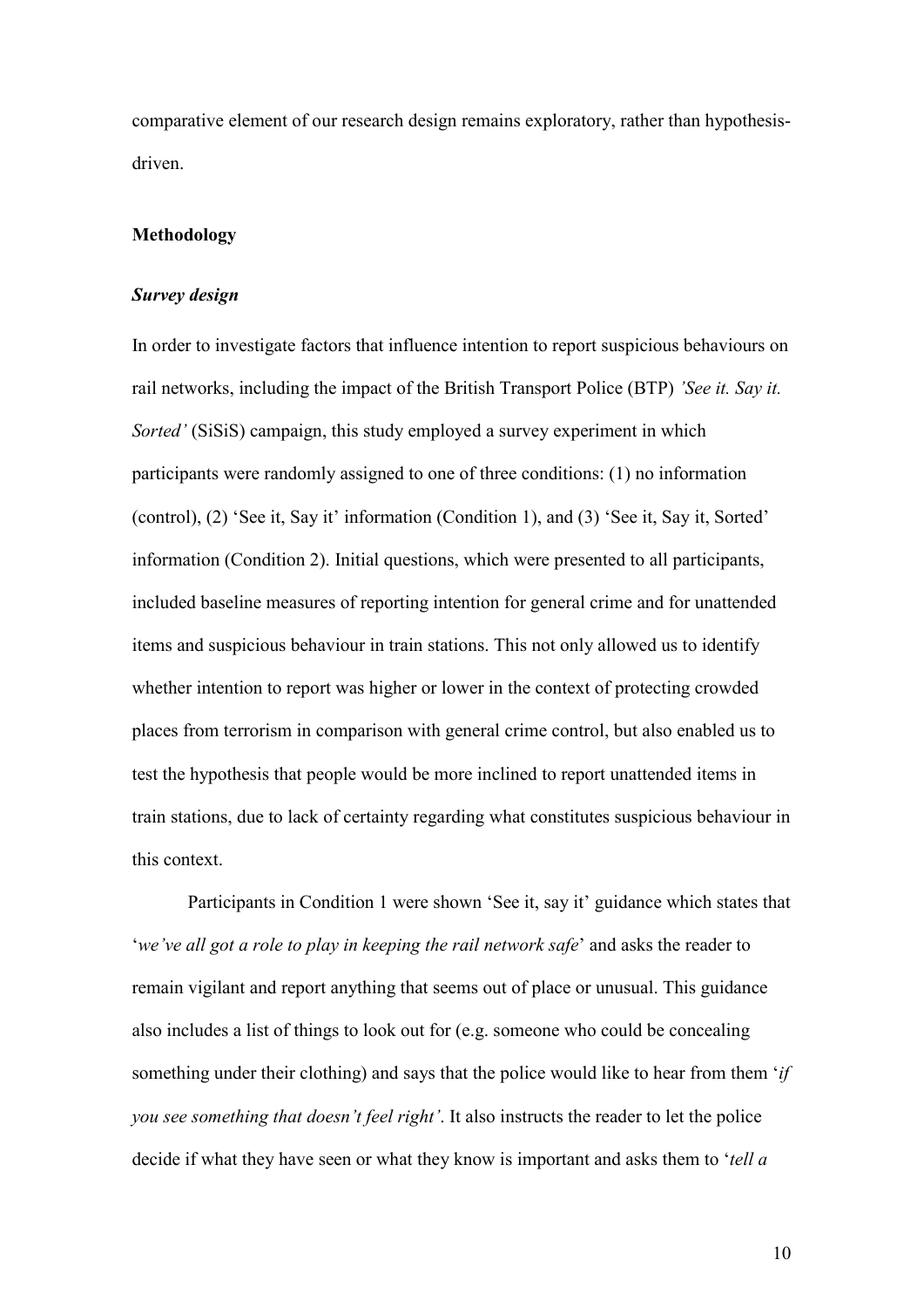*member of rail staff or police officer what you have seen*'. Participants in Condition 2 were provided with the same information as participants in Condition 1 but were also informed that the police will thoroughly check all information they receive and take reports seriously. They were then provided with a case study in which suspicious behaviour reported by a vigilant passenger led to a man being arrested and charged under the Terrorism Act 2000.

The guidance that was given in both information conditions was reproduced directly from the BTP webpage<sup>[1](#page-11-0)</sup>. However, the example of '*someone checking security arrangements, for example filming CCTV cameras at a station*' was excluded to avoid the inclusion of advice directly relating to the hypothetical scenario we employed to measure reporting intentions. Whilst it is usual for public information campaigns to try to be as precise as possible about required actions, one of the challenges with encouraging the reporting of suspicious behaviours is that there is no definitive list of behaviours that fall into this category. Consequently, providing a short list of exemplar behaviours runs the risk of unintentionally suggesting to the public that these are the only activities of interest to the police. It is therefore important to understand the impact of the campaign on non-specified behaviours.

A two-stage hypothetical scenario which described suspicious behaviour in a train station was used to further explore the role of uncertainty and to test the impact of SiSiS guidance. At Stage 1 (the 'uncertain threat' stage), participants were asked to imagine that they are sitting outside a café in the concourse of a large mainline train station waiting for a friend when they observe a young man who seems to be filming one of the station's CCTV cameras on his phone. At Stage 2 (the 'certain threat' stage),

 $\overline{a}$ 

<span id="page-11-0"></span><sup>&</sup>lt;sup>1</sup> http://www.btp.police.uk/advice and information/see it say it sorted.aspx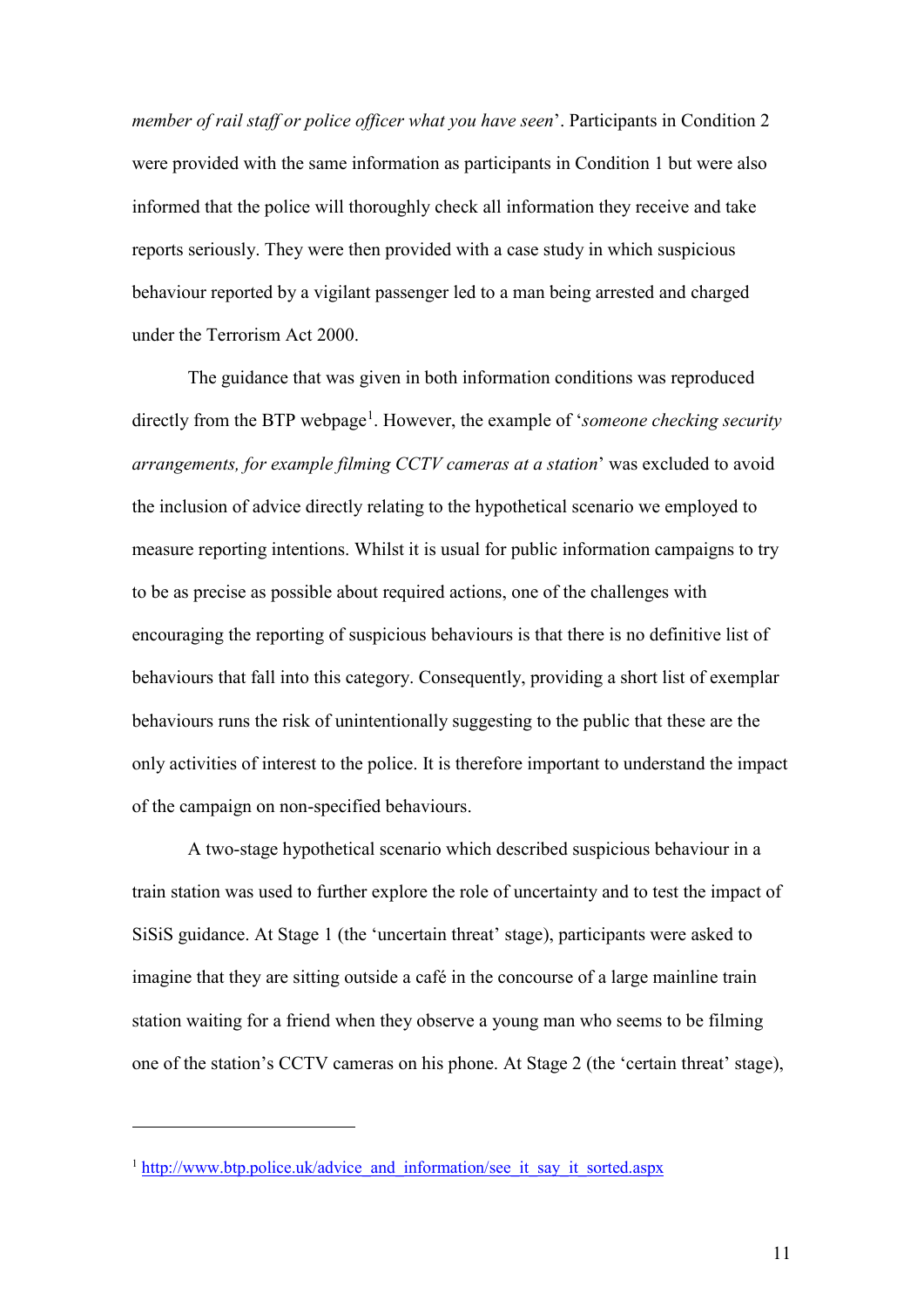they were asked to imagine that some time had passed since they first observed the young man who appeared to be filming and while they have been watching he has been moving from camera to camera. They were also informed '*you are now certain that he is recording the location of all CCTV cameras in the train station'*.

#### *Participants and procedure*

Two identical surveys were conducted, one in the UK and one in Denmark, to test the impact of messages in different national contexts. Differences in the ways in which railways are policed, experiences of terrorism, exposure to public vigilance campaigns and in general attitudes towards police and crime reporting make the UK and Denmark ideal comparison countries for examining (a) whether procedural justice theory holds in the context of counter-terrorism policing on railways, and (b) assessing the extent to which generic messages need to be adapted to take into consideration local concerns. The UK rail transport system is approximately ten times larger than the Danish network (Carter *et al.* 2008), but despite its scale, overall crime on UK railways (as in Denmark) is low, with only 19 crimes recorded for every million journeys made in 2017/18 (British Transport Police, 2018). The UK public has, however, had more direct experience of terrorist attacks on mass transportation systems, from the sustained IRA mainland bombing campaign which led to bins being removed from London's railway stations in 1981, to the 2005 bus and tube bombings which killed fifty-two people and injured more than seven hundred. The *See it, Say it, Sorted (SiSiS)* campaign was launched in the wake of the controlled explosion of a potentially viable device at North Greenwich station in London and British Transport Police continue to foreground counter-terrorism as a key challenge for policing Britain's railways (British Transport Police, 2018). In contrast, Denmark does not have an extensive history of attacks on mass transit and protective advice for rail passengers in this context primarily focuses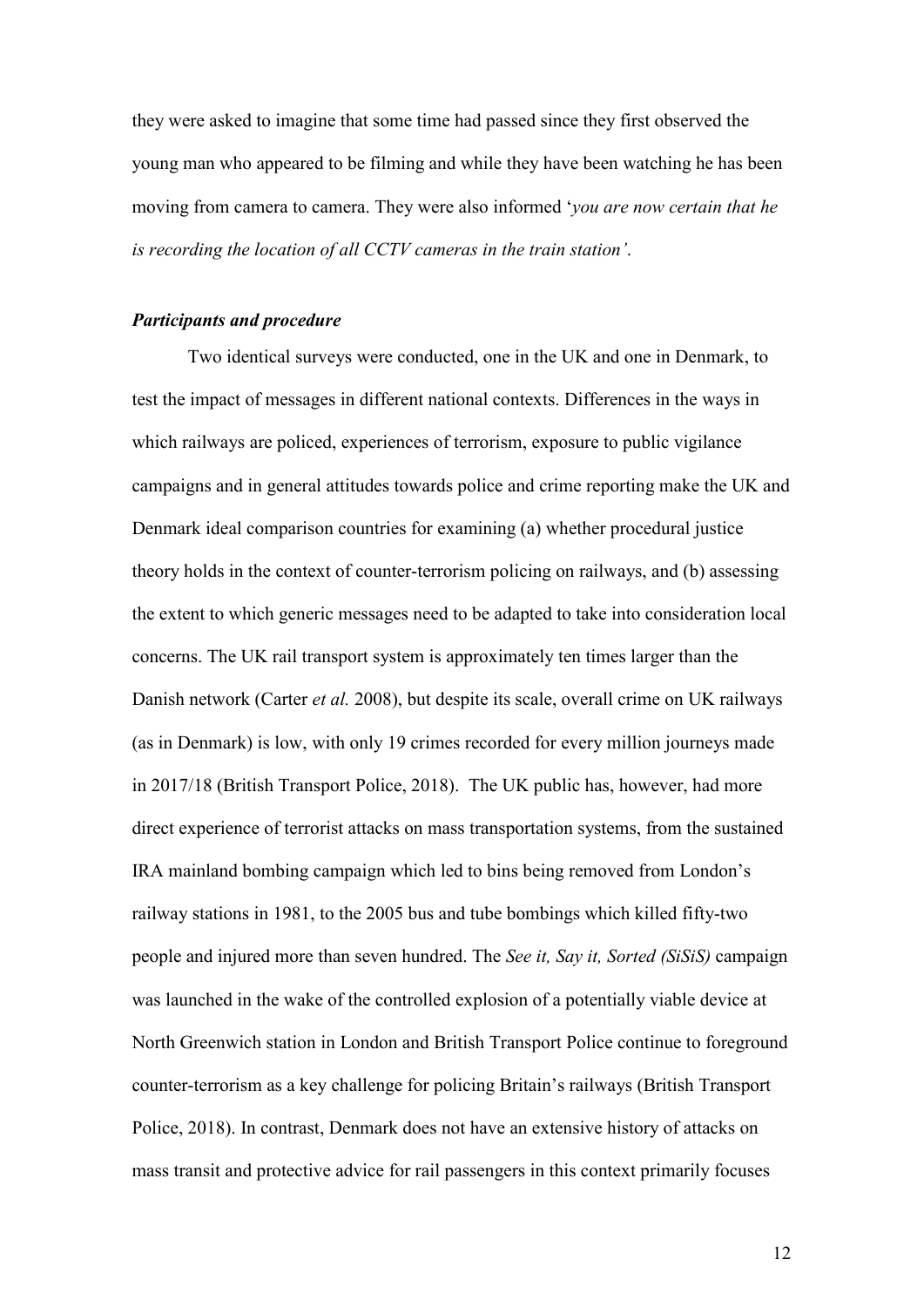on safety in relation to avoiding accidents on platforms when highspeed trains are passing (e.g. the Hovedløselille (Headlessville) social campaign). Denmark also differs from the UK in that it does not have a dedicated police force for its railways.

Although the Danish public have less experience of this type of terrorism and less exposure to counter-terrorism communications, European Social Survey data indicates high levels of police cooperation in this context (Hough *et al.*, 2013) and Denmark has been identified as having exceptionally positive attitudes towards the police (Torrente *et al.*, 2017). Danish respondents may therefore be particularly receptive to cooperating with requests for information from the police. The Danish version of the survey was a direct translation of the English questionnaire, with minor adaptations that were required as the SiSiS guidance was designed to be delivered in the UK. For example, when introducing the 'Sorted' case study, UK participants were told '*In 2014, the information we received from a vigilant train passenger led to a man being arrested under the Terrorism Act'*, whereas Danish participants were told '*In 2014, information provided to the UK police from a vigilant train passenger led to a man being arrested under the Terrorism Act*'.The survey was conducted over the internet by Lightspeed GMI (GMI) on 1505 UK-based and 1500 Danish-based respondents. Of these 1002 (33.3%) were in the control group, 1001 (33.3%) were in Condition 1 and 1002 (33.3%) were in Condition 2. Participants were drawn from GMI UK and Danish panels using conventional opinion poll methods to obtain a nationally representative sample of the adult population for each country. The sample was selected randomly from online panels based on quota targets for gender, age and region. Ethnicity and highest educational qualification were also recorded. Participants were compensated for their time using a points-based system, in which panel members accumulate points that can be exchanged for cash, vouchers or a charity donation. Data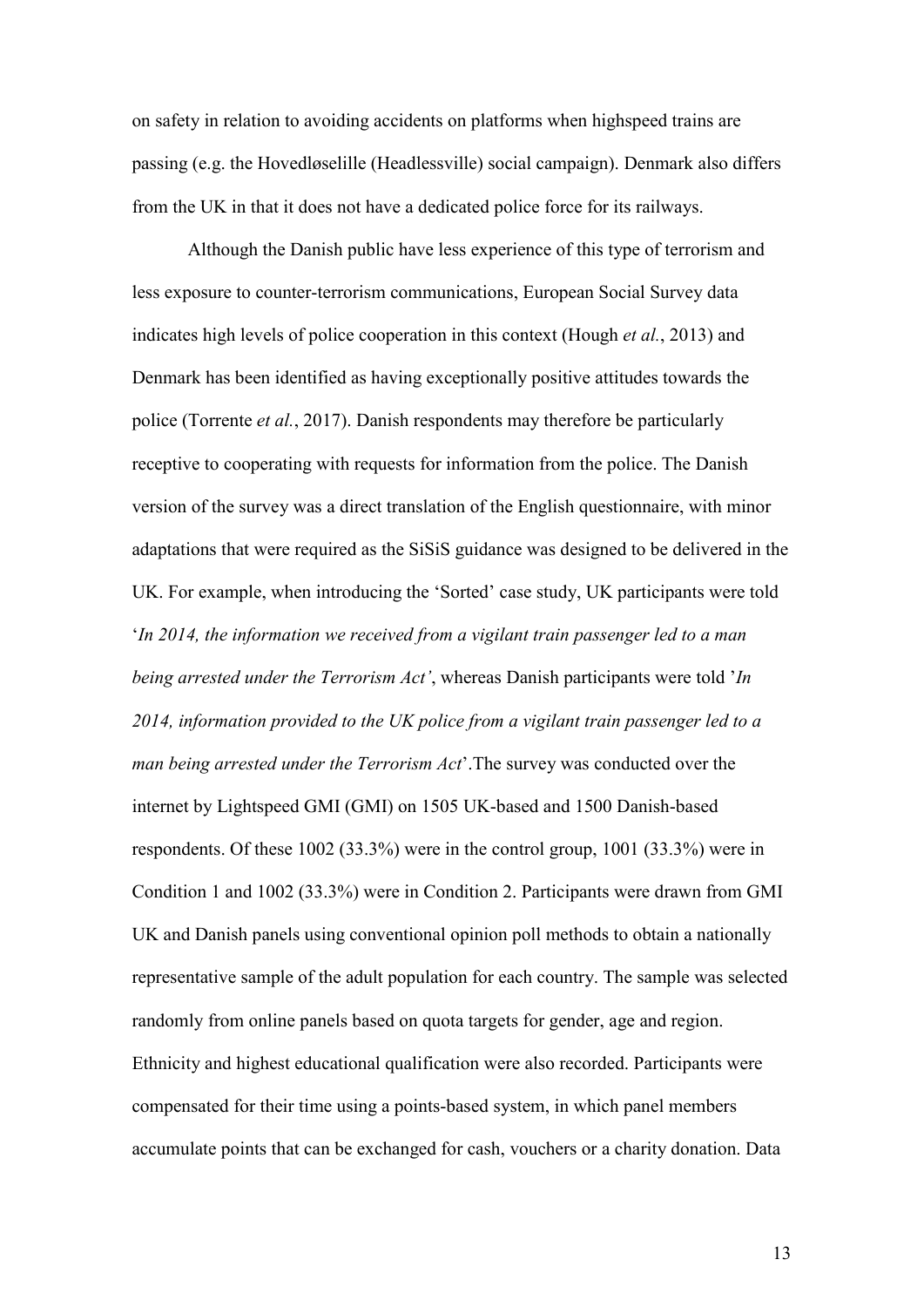was collected between  $16<sup>th</sup>$  January and  $6<sup>th</sup>$  February 2017 – shortly after the SiSiS campaign had been launched in the UK, but before it had been extensively promoted on the UK transport network. A comprehensive set of quality control checks were put in place to ensure unique and valid data<sup>[2](#page-14-0)</sup>.

Before beginning the questionnaire, participants were informed about the purpose of the study and told that they would be presented with some information and questions about reporting suspicious activity or unattended items in public places. No deception was employed, participants were informed about the way that their data would be stored and that they had the right to withdraw their data at any time up until the point of submission. The survey was approved by King's College London's Research Ethics Committee.

#### *Constructs and measures*

 $\overline{a}$ 

Baseline intention to cooperate with the police was measured using three items ( $\alpha$  = .81) which replicated Bradford's (2014) 'Cooperation with the police' scale which measures intention to report crime, suspicious activity or knowledge about a criminal suspect to the police. Participants were also asked how likely they would be to report an unattended item at a train station and how likely they would be to report someone behaving suspiciously in a train station. All measures used a five-point response format. Possible options were 'strongly disagree' (coded as a score of 1), 'tend to disagree' (2), 'neither agree nor disagree' (3), 'tend to agree' (4), and 'strongly agree' (5). Participants were also offered a 'don't know' option (coded as missing data).

<span id="page-14-0"></span><sup>&</sup>lt;sup>2</sup> See<http://www.lightspeedresearch.com/services/lightspeed-quality-suite/> for more details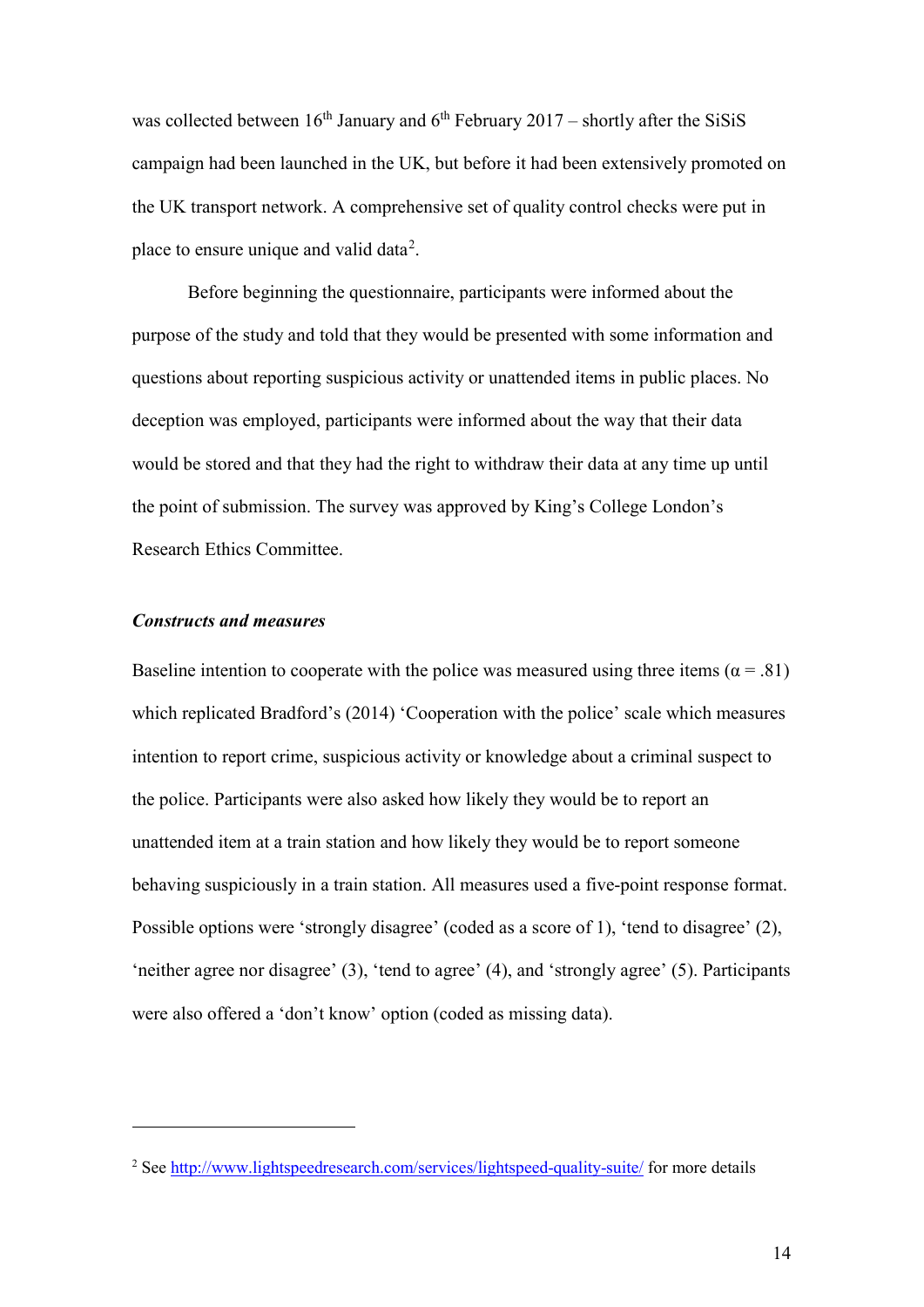Due to survey length considerations, our *procedural justice* scale  $(a = .79)$ employed three of five items from Bradford's (2014) 'Police procedural justice' scale. These items measured the perceived fairness of police rules and procedures, perceived opportunities to correct unfair decisions and whether police decisions were thought to be based on facts rather than personal opinions. We were unable to identify a suitable existing scale to measure social identification with the police (previous research has used national identity as a proxy, which would not be appropriate in the current context). We therefore designed two measures to directly measure the extent to which participants considered the police to represent the interests and values of their community and used these to form a *social identification with police* scale. This scale was found to be highly reliable (2 items; α = .83). *Procedural justice* and *social identity* were both measured using the same response options as above. See Appendix for item wording for all constructs and measures used.

At each stage of our scenario, participants were presented with the same eight response options. Three of these represent different ways of reporting the incident, either by one of the recommended routes of (a) telling a member of rail staff or police officer, or (b) calling the police, or by a non-recommended route of (c) telling a member of staff at the café. The latter option was included to provide an understanding of whether the public are likely to consider a member of staff serving them at a station outlet to be a suitable authority for reporting potentially suspicious behaviour. If this is the case, it has important implications regarding the need to train the staff of private businesses operating at mainline train stations on how they should respond to reports of suspicious behaviour. The other five behavioural options represented either inaction ('*wait and see*' or '*do nothing'*) or taking actions that do not involve reporting ('*leave the station'*, '*ask other customers if they think the behaviour looks suspicious*' or '*ask*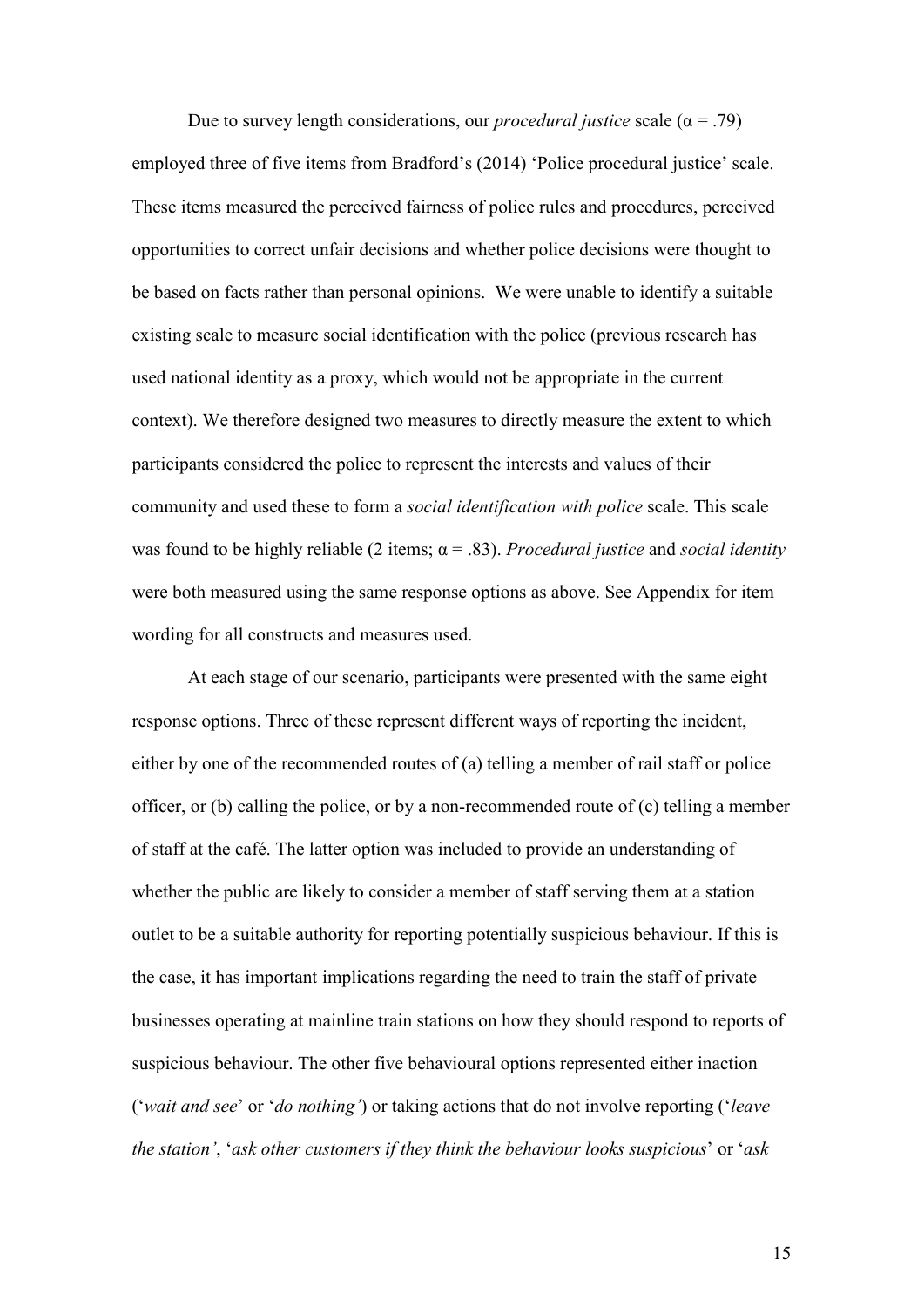*the person taking photos what they are doing'*). Response options were presented in a grid format, with the order of statements randomised within each. Possible response options were 'not at all likely' (coded as a score of 1), 'not very likely' (2), 'uncertain' (3) 'fairly likely' (4), and 'very likely' (5).

#### *Analyses*

Hierarchical multiple regression analysis was used to examine predictors of cooperation in relation to (a) general willingness to report crime (police cooperation), and (b) baseline intention to report suspicious behaviour at a train station (suspicious behaviour reporting). In both models, demographic control variables were entered at Step 1, followed by procedural justice in Step 2 and social identification with the police in Step 3. The hypothesis that social identification with the police mediates the effect of procedural justice was tested using the PROCESS method (Hayes, 2013). This method uses 95% bias-corrected bootstrap confidence intervals to test indirect effects.

As we were interested in testing the impact of the *'See it. Say it. Sorted'* campaign on reporting behaviours (i.e. we wanted to be able to directly compare those who intended reporting with those who did not), 'uncertain' and 'don't know' responses were coded as missing data. Behavioural outcome measures were therefore re-coded into binary variables, with 'not at all likely' and 'not very likely' given a value of 0 (not likely), and 'fairly likely' and 'very likely' given a value of 1 (likely). In addition, participants who only intended reporting behaviours were captured by a measure which included participants with a score of 'likely' for '*Tell a member of rail staff or a police officer*' or '*Tell a member of staff at the café*' or '*Call the police*' and a score of 'unlikely' for all other behavioural outcomes. Cochran's Q tests were used to compare responses at each stage to identify the impact of certainty on behavioural intentions.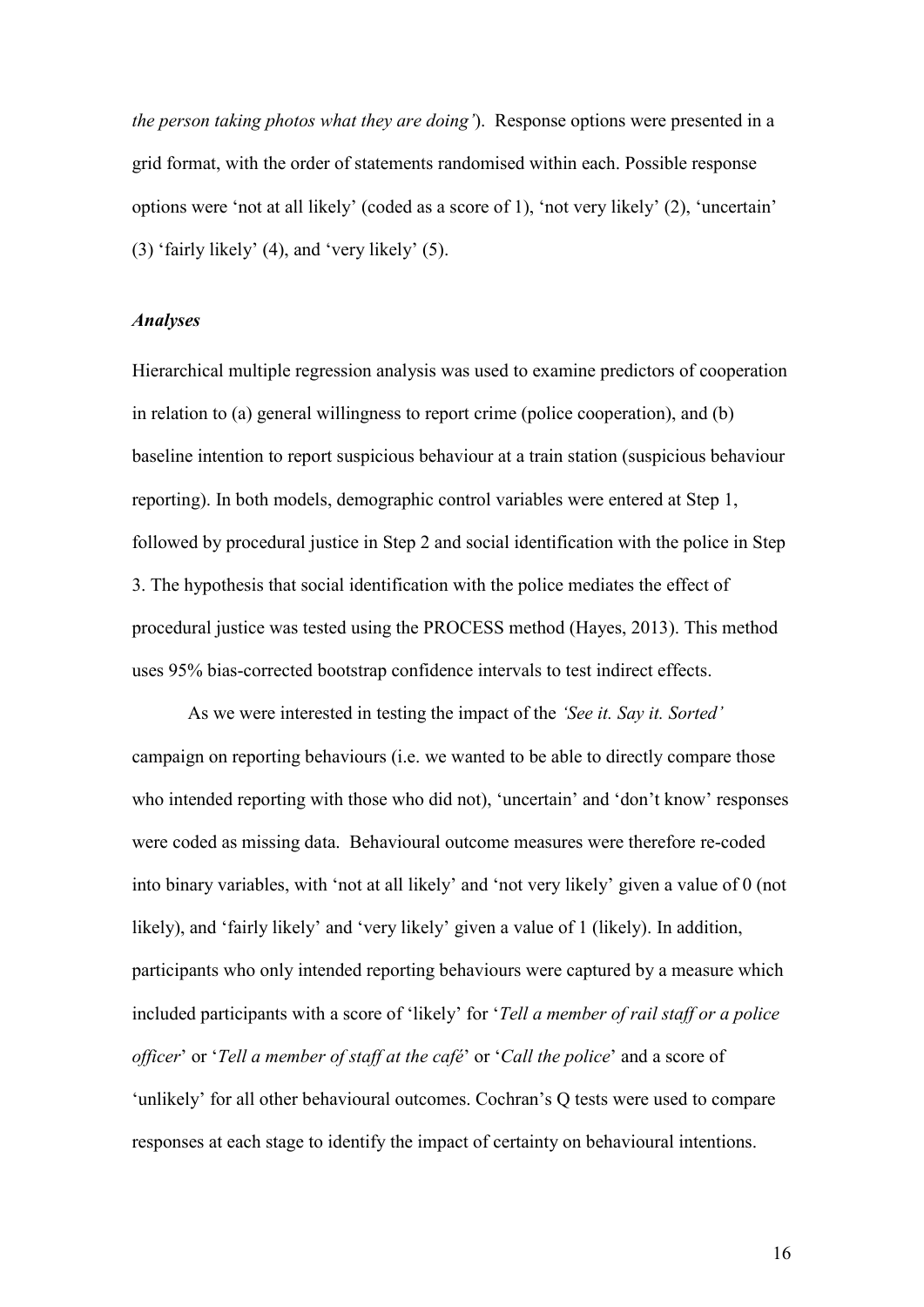Chi-squared tests were used to examine the associations between information received and behavioural intentions.

#### **Results**

#### *Baseline perceptions about the police and reporting intentions*

Table 1 shows demographic characteristics, baseline perceptions about the police and baseline reporting intentions by country. [TABLE 1 NEAR HERE] Reported intention to cooperate with the police was high in both countries, but perceived procedural justice was lower in the UK and British participants were also significantly less likely than their Danish counterparts to report a sense of shared identification with the police. Reporting intention in the context of a train station was lower than for general crime, although most participants in both countries indicated that they would be likely to report an unattended item (69.2% UK, 67.2% DK) or suspicious behaviour (64% UK, 52.4% DK). UK participants were significantly more likely to intend reporting both unattended items (t (2987) = 4.45, p<0.0005) and suspicious behaviour (t (2990) = 9.86, p <0.0005) than Danish participants.

In support of *Hypothesis 1,* there was more uncertainty with regards to reporting suspicious behaviour than unattended items, with 29.2% of UK participants and 30.5% of Danish participants indicating they were unsure if they would report suspicious behaviour. Consequently, participants were significantly more likely to intend reporting an unattended item than suspicious behaviour in both the UK ( $t=3.63(1504)$ ,  $p<0.0005$ ) and Denmark (t=9.52(1499), p<0.0005).

# *Impact of certainty on reporting intentions in response to CCTV filming scenario*

Table 2 shows that the impact of certainty was consistent across countries. In support of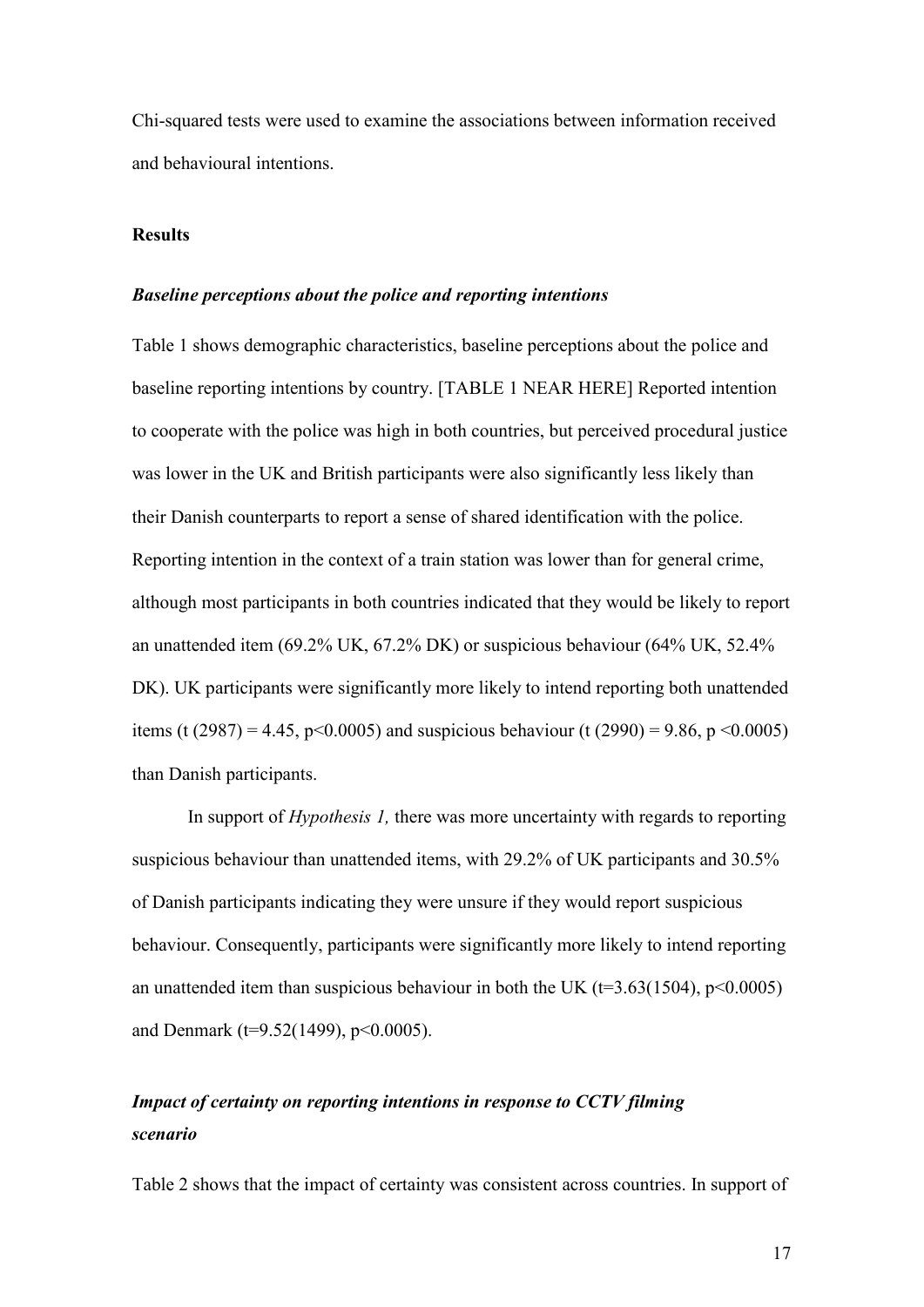*Hypothesis 2*, confirmation at Stage 2 that the person under observation was recording the location of all CCTV cameras in the train station significantly increased intention to report via all options provided (all p values <0.0005). However, it had the largest impact on intention to call the police, shifting this from a minority to a majority intention amongst Danish participants. It also significantly reduced intention to consult other customers for their opinion, to wait for further evidence, and to do nothing. However, 65% of UK participants and 70.8% of Danish participants reported that they would continue to wait for further evidence at Stage 2, despite this additional information. Consequently, the proportion of participants who indicated that they would only be likely to report the observed behaviour remained low at Stage  $2$  ( $\leq$ 25%), although this did represent a significant increase from Stage 1. [TABLE 2 NEAR HERE]

#### *Predicting general willingness to cooperate with the police*

To test *Hypothesis 3* that evaluations of the fairness of police procedures ('procedural justice') influences cooperation with police, but that this relationship will be mediated by the extent to which the police are considered to share group membership ('social identification with the police'), a hierarchical regression analysis was performed. Demographic control variables were entered at Step 1, 'procedural justice' was added at Step 2 and 'social identification with the police' at Step 3. Table 3 presents the findings of this analysis [TABLE 3 NEAR HERE].

Step 3 shows very similar effects in the UK and Danish data, with 'social identification with the police', 'procedural justice' and 'age' significantly predicting police cooperation in both countries. Specifically, older participants were more likely to cooperate with the police ( $\beta$ =0.13, p<0.0005 in the UK;  $\beta$ =0.17, p<0.0005 in Denmark), as were those who believed that police procedures are fair  $(\beta=0.19, p<0.0005$  in the UK;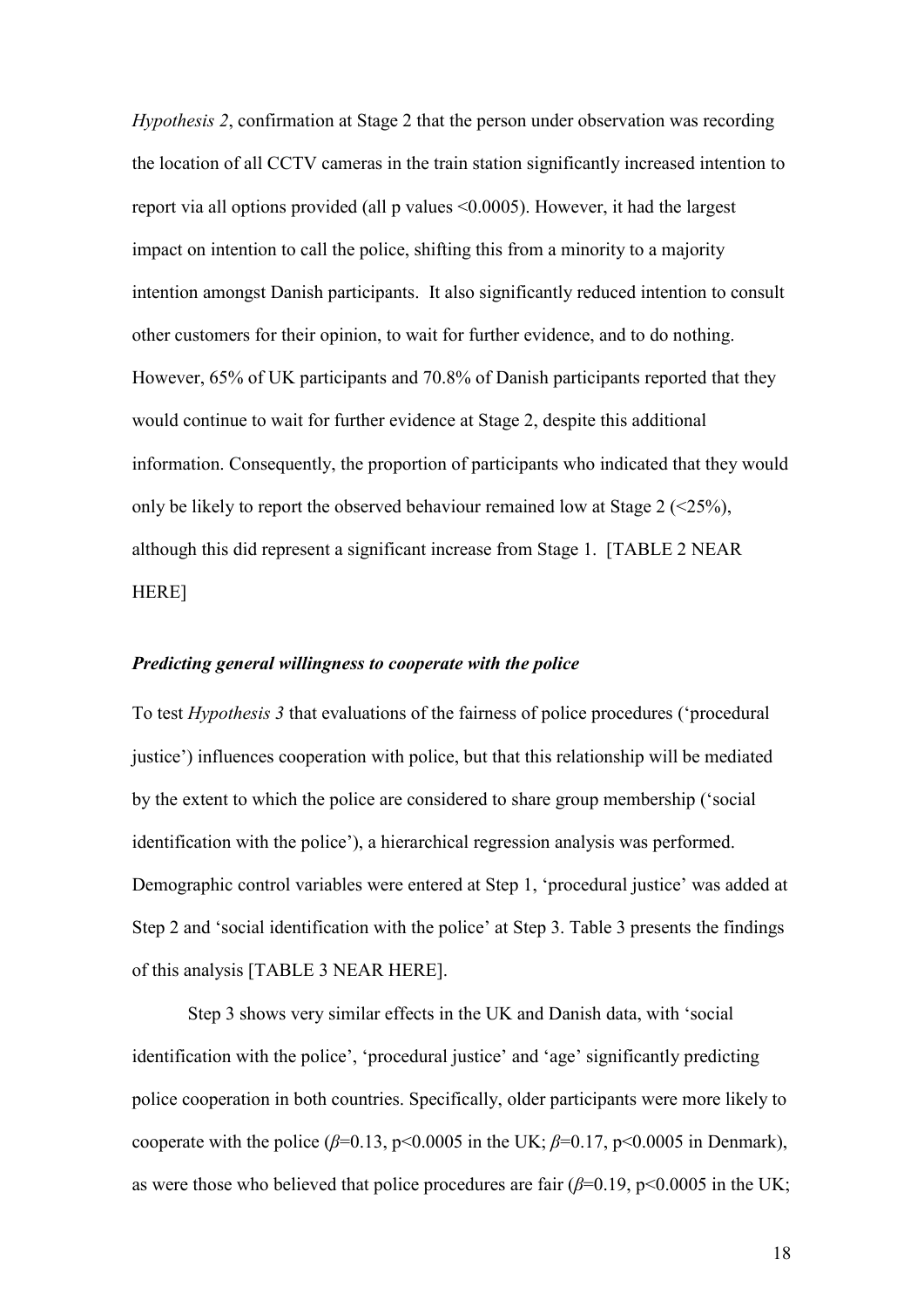*β*=0.13, p<0.0005 in Denmark) and felt a shared sense of identification with the police  $(\beta=0.28, p<0.0005$  in both countries). In the UK, 'gender' and 'ethnicity' were also significant predictors, although standardised regression coefficients show that these were relatively small effects (0.06 and -0.06 respectively). The effect of 'procedural justice' on 'police cooperation' was substantially reduced in both countries with the introduction of 'social identification with the police' at Step 3. This suggests that social identification partially mediated the association between 'procedural justice' and willingness to cooperate with the police. Figure 1 confirms that there was a significant indirect effect of procedural justice on police cooperation through social identification with the police in the UK,  $ab = 0.18$ , BCa CI [0.13,0.23],  $P_M = 0.55$ . The Danish data also showed a significant indirect effect of procedural justice on police cooperation through social identification with the police,  $ab = 0.21$ , BCa CI [0.15,0.26],  $P_M = 0.69$ . Hypothesis 3 is therefore also supported. [FIGURE 1 NEAR HERE]

#### *Predicting willingness to report suspicious behaviour at train stations*

To test whether the predicted impacts of 'procedural justice' and 'social identification with the police' hold in the context of reporting suspicious behaviour at train stations, another hierarchical regression analysis was performed using the same predictor variables with 'suspicious behaviour reporting' as the outcome variable. The results of this analysis are presented in Table 4. [TABLE 4 NEAR HERE]

Step 3 of the analysis shows that as for police cooperation, 'age', 'procedural justice' and 'social identification' significantly predicted intention to report suspicious behaviour in the context of a train station. In the UK, each of these predictors make a very similar contribution to the model, with standardised *β*- values of 0.10, 0.12 and 0.11 respectively. However, the Danish data shows a larger effect of 'age' ( $\beta$  = 0.25, p<0.0005) than 'procedural justice' ( $\beta$  = 0.09, p<0.05) or 'social identification with the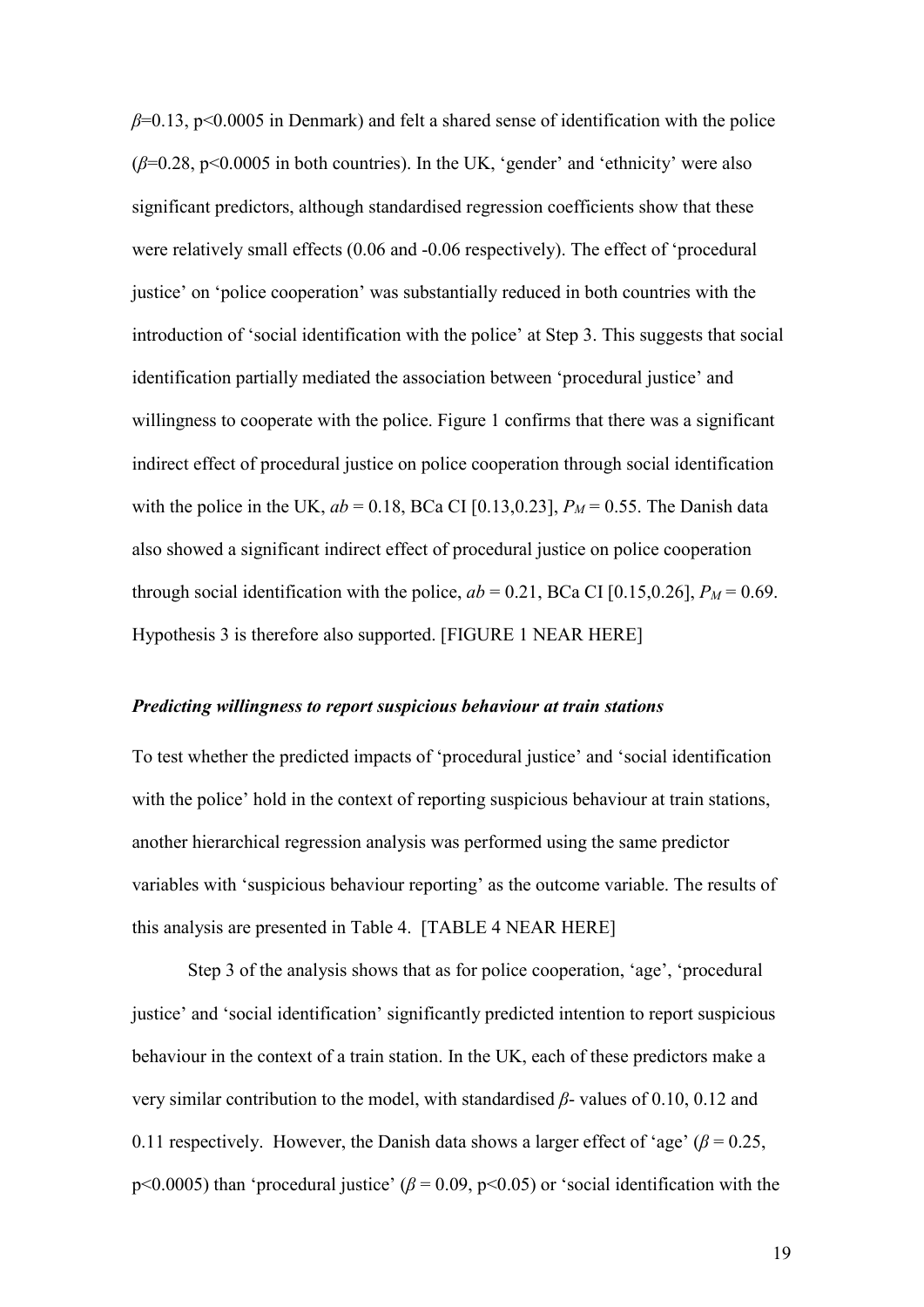police' ( $\beta$  = 0.11, p<0.005). As for police cooperation, intention to report suspicious behaviour increased with age. Consistent with the mediation hypothesis, the introduction of 'social identification with the police' at Step 3 reduces the effect of 'procedural justice' on intention to report suspicious behaviour at a train station. Data shown in Figure 2 confirms that there is a significant indirect effect of procedural justice on suspicious behaviour reporting through social identification with the police in both UK ( $ab = 0.10$ , BCa CI [0.02,0.17],  $P_M = 0.43$ ) and Danish ( $ab = 0.15$ , BCa CI [0.19,0.22],  $P_M$  = 0.66) samples. Despite similarities in the effect of 'procedural justice' and 'social identification with the police' on 'suspicious behaviour reporting', which provide support for *Hypothesis 4*, adjusted  $R^2$  values show that this model only accounts for 7% of the variance in 'suspicious behaviour reporting' in the UK and 11% in Denmark, in comparison with 23% (UK) and 21% (Denmark) of variation in 'police cooperation'. [FIGURE 2 NEAR HERE]

# *Impact of 'See it. Say it. Sorted' (SiSiS) campaign on reporting intentions in response to CCTV filming scenario*

Table 5 shows that SiSiS guidance had a significant positive impact on UK participants' intention to report using all three options provided at Stage 1. It also significantly influenced their intention to tell a member of staff at the café and to call the police at Stage 2. Information provision no longer influenced intention to tell a member of rail staff at Stage 2, but >90% of UK participants indicated they would report via this route at this stage, irrespective of condition. In Denmark, SiSiS guidance increased intention to call the police at both stages of the scenario. At Stage 2, it also increased intention to tell a member of rail staff or the police. We therefore found some support for the hypothesis that SiSiS will increase intention to report (*Hypothesis 5*) in both national contexts. However, information provision did not have a significant impact on the more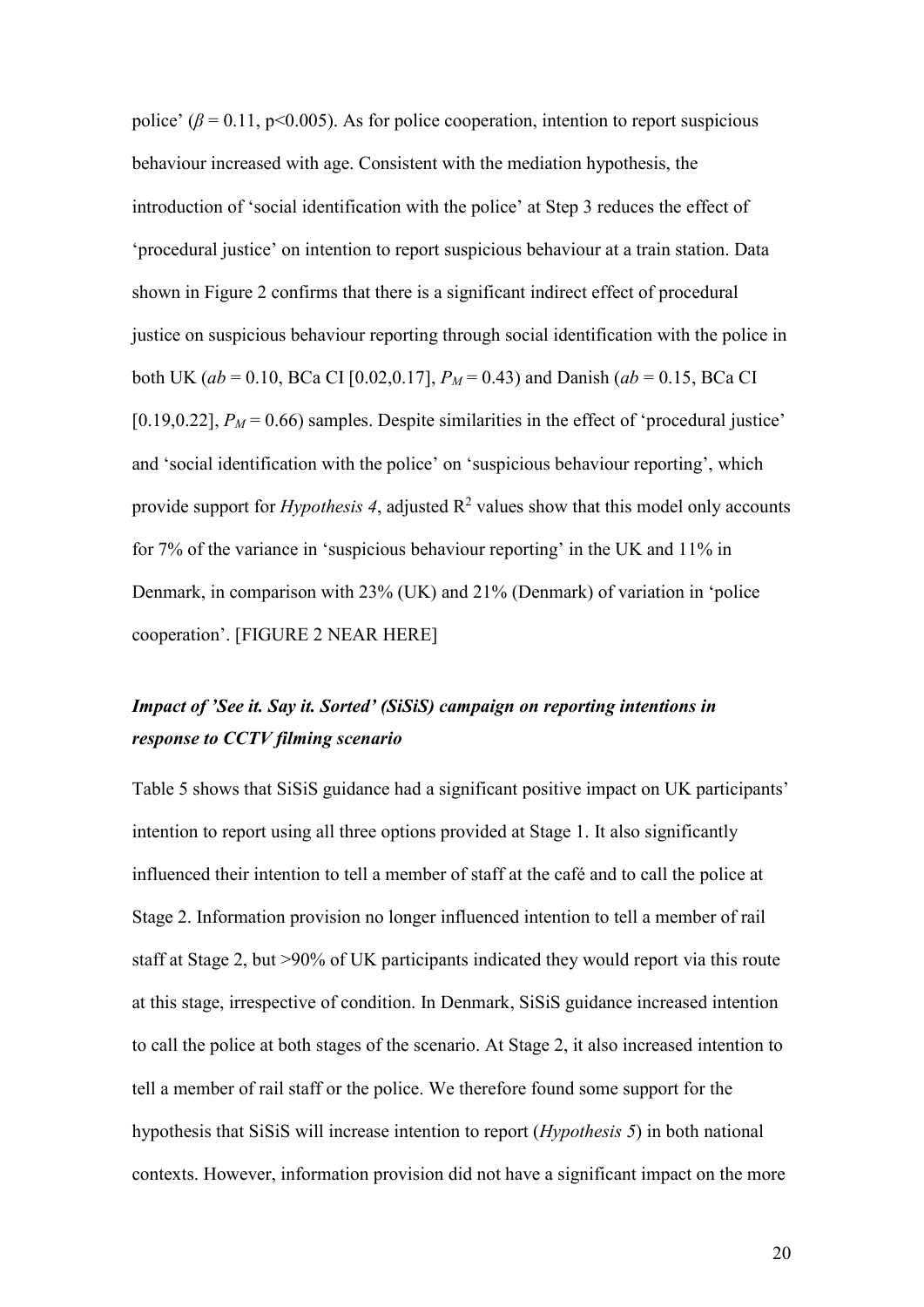conservative measure of respondents who only intended reporting behaviours in either country. [TABLE 5 NEAR HERE]

Pairwise comparisons were used to test the hypothesis that people who see the full SiSiS guidance will be more likely to intend reporting than those who are not exposed to the 'sorted element' (Hypothesis 6). UK data showed that provision of additional information increased intention to call the police at both Stage 1 ( $\chi^2$  = 4.70, p = 0.03) and Stage 2 ( $\chi^2$  = 6.33, p = 0.01). Likewise, the 'sorted' information was required to encourage Danish participants to call the police at both Stage 1 ( $\chi^2$  = 6.97, p = 0.01) and Stage 2 ( $\chi^2$  = 9.36, p = 0.002). However, 'See it, Say it' information was sufficient to encourage UK participants to tell a member of rail staff or a police officer ( $\chi^2$  = 11.81, p =0.001) and to tell a member of staff at the café ( $\chi^2$  = 5.05, p =0.03) at Stage 1. Similarly, at Stage 2, whilst both information types increased intention amongst UK participants to tell a member of staff at the café, there was no additional impact from exposing participants to the 'sorted' message ( $\chi^2$  = 0.04, p = 0.84). We therefore found partial support for the hypothesis that providing information about how the police act on reports will encourage the reporting of suspicious behaviour.

# *Impact of national context on intention to report in response to CCTV filming scenario*

Taking into account national differences in education, ethnicity, perceptions about procedural justice and social identification with the police, UK participants were significantly more likely to tell a member of rail staff or police at both Stage 1 of the scenario (adjusted odds ratio 2.62, 95% confidence interval 2.08-3.30, p<0.0005) and at Stage 2 of the scenario (adjusted odds ratio 2.99, 95% confidence interval 2.07-4.33, p<0.0005). They were also more likely to intend calling the police at both Stage 1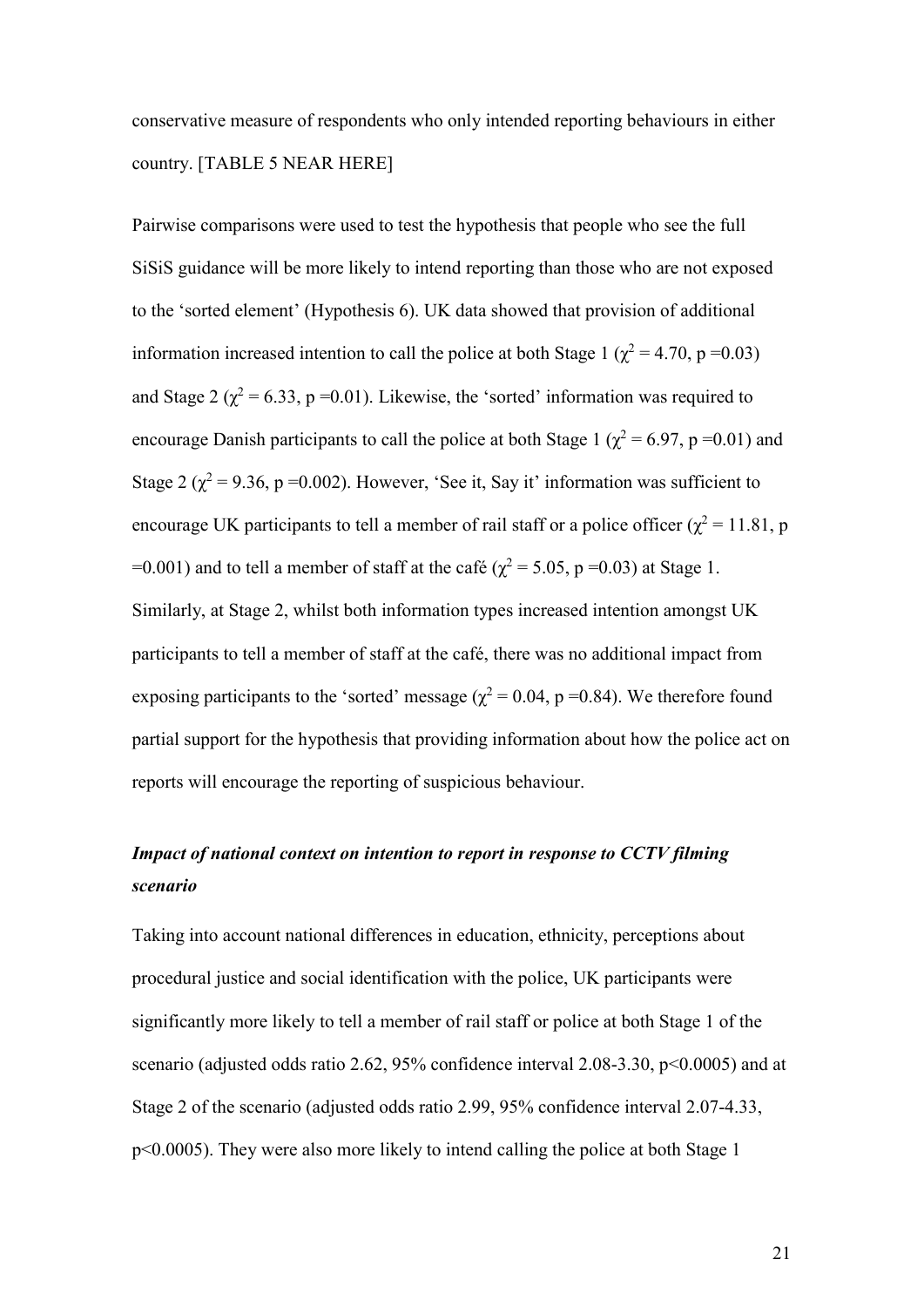(adjusted odds ratio 1.59, 95% confidence interval 1.29-1.97, p<0.0005) and Stage 2 (adjusted odds ratio 1.55, 95% confidence interval 1.23-1.97,  $p<0.0005$ ). UK participants also had 1.89 higher odds of intending to tell a member of staff at the café at Stage 1 (95% confidence interval 1.55-2.30, p<0.0005), but there was no association between country and this intention at Stage 2 (adjusted odds ratio 1.18, 95% confidence interval 0.95-1.45, p=0.14). Overall, UK participants were significantly more likely than Danish participants to intend only reporting behaviours at both Stage 1 (adjusted odds ratio 2.00, 95% confidence interval 1.37-2.93, p<0.0005) and Stage 2 (adjusted odds ratio 1.74, 95% confidence interval 1.42-2.13,  $p<0.0005$ ) of the scenario.

#### **Discussion**

The primary aim of this study was to contribute to the empirical evidence base on police cooperation in the context of countering mass transit terrorism. Specifically, to support a better understanding of the factors that influence public reporting of suspicious activity related to hostile reconnaissance on rail networks. To meet this aim, we examined the influence of the nature of the cooperative request being made (reporting suspicious behaviour on rail networks vs. suspect packages and traditional criminal activity) and tested whether established drivers for police cooperation (procedural fairness and social identification) hold in the context of mass transit policing. We also used the UK *'See it. Say it. Sorted'* (SiSiS) campaign to test the influence of direct requests for public vigilance and reporting, as well as the impact of providing information about expected benefits of reporting.

Given the potentially greater challenge of identifying what constitutes 'suspicious' behaviour in comparison with recognising a suspect package, we hypothesised that people would be less likely to intend reporting both non-specified suspicious activity (e.g. 'someone behaving suspiciously in a train station') and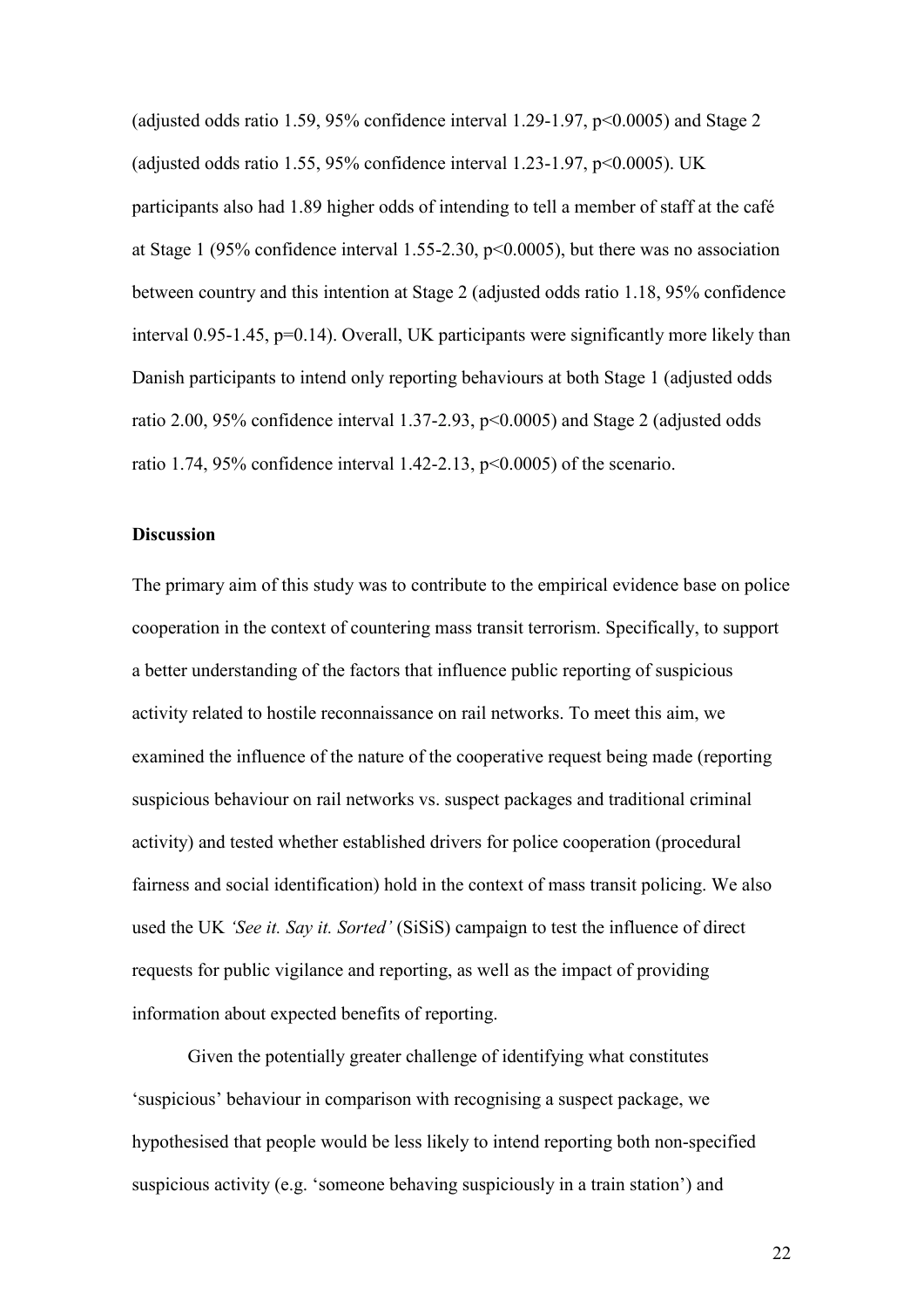someone filming station CCTV cameras than unattended items or traditional criminal activity. Our results support this contention and add to existing literature which suggests that people are unwilling to report terrorism-related behaviours if they are not certain that they relate to attack planning (LaFree and Adamczyk, 2017). Furthermore, we found that even after introducing certainty about the behaviour under observation at Stage 2 of the scenario, most people reported that they would continue to wait for further evidence. This suggests that in the absence of being explicitly told that the filming of CCTV cameras may be indicative of hostile reconnaissance, the public are unlikely to consider this to be a behaviour of concern. This is consistent with the FEMA (2012) finding that official and lay definitions of suspicious activity differ.

To explore whether well-established determinants of cooperation for community policing hold in the context of appeals to the public to report suspicious behaviour on railways, we examined the impact of procedural justice on reporting intention via its influence on social identification with the police. We replicated Bradford's (2014) finding that social identity mediates the impact of procedural justice on cooperation with the police for general crime. This provides further evidence that in order to effectively engage communities, the police need to pay attention to perceived fairness in the way that they interact with the public. We also found that this prediction held for reporting someone behaving suspiciously at a train station, suggesting that views about 'the police' in general transfer to reporting intentions beyond community policing. However, the effects of procedural justice and social identification with the police were much smaller than for general crime. In fact, our Danish data indicated that perceptions about the police had substantially less influence than age in this context, with older participants most likely to demonstrate willingness to report.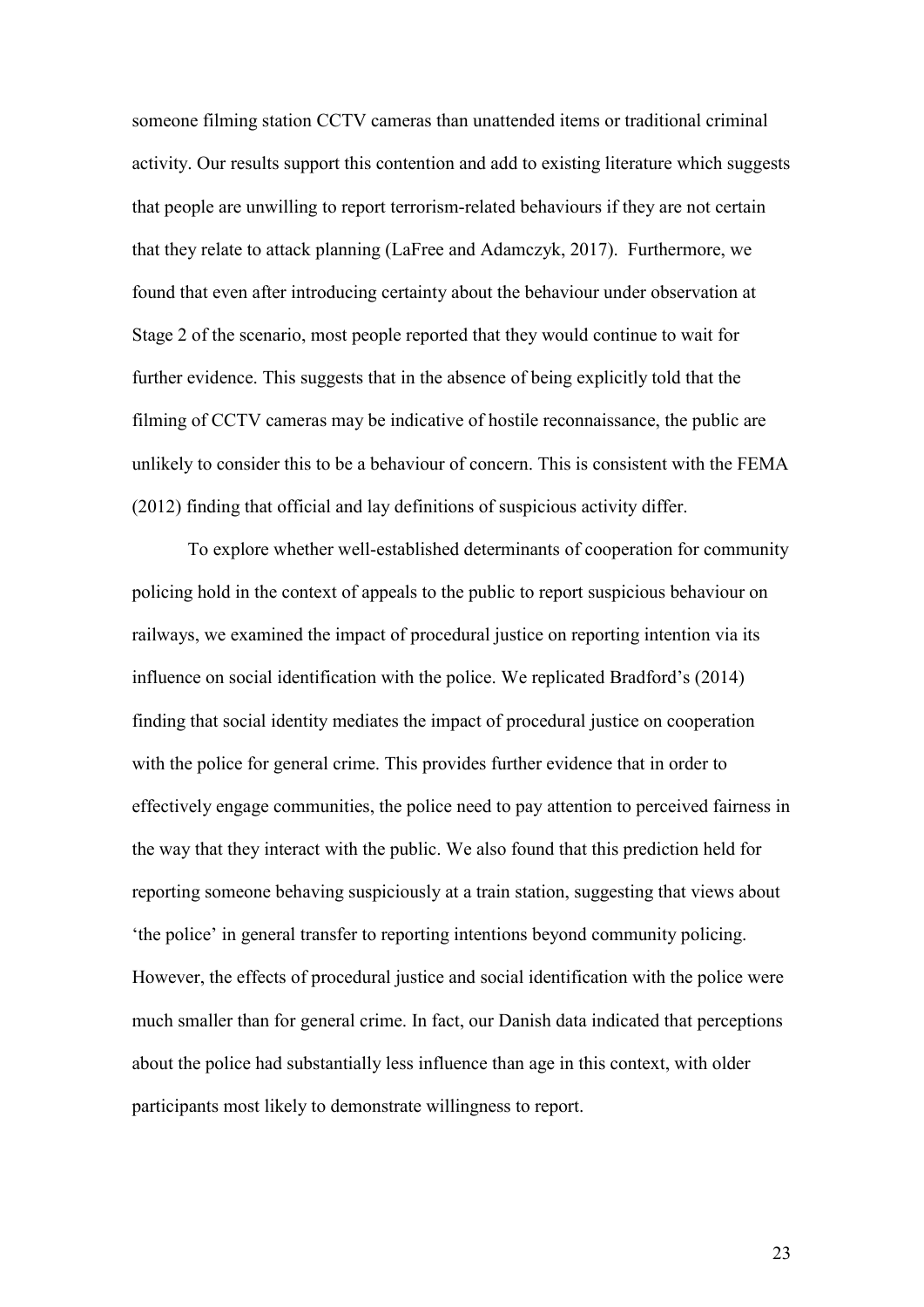This suggests that whilst perceptions about the fairness of police procedures in general matter for reporting on rail networks, they are unlikely to be the primary driver for cooperation in this context. The positive impact of the 'sorted' element of the SiSiS campaign on intention to call the police indicates that assessments regarding the benefits of reporting may be more important. This is counter to what would be predicted by research which found that procedural justice can better explain cooperation with counter-terrorism policing than instrumental concerns (Huq *et al.*, 2011). However, this may be explained by the very positive assessments of police fairness within our sample, as previous research has found that police efficacy is most likely to be a driver for reporting in contexts where there are particularly positive attitudes towards the police (Torrente *et al.*, 2017). It is also consistent with the FEMA (2012) finding that concern as to whether reports would be taken seriously or represent a worthwhile use of police resources are key barriers to reporting terrorism-related suspicious activity. This study therefore supports the current UK approach to encouraging reporting on rail networks, which emphasises that the police will take reports seriously and that public vigilance has led to successful prosecutions under the UK Terrorism Act.

Although this study provides evidence that the SiSiS campaign is effective in encouraging reporting, it also highlights several issues that need to be taken into consideration for future public outreach activities. Firstly, whilst the most common reporting intention at both stages of the scenario was, as recommended, to tell a member of rail staff or police officer. Most people indicated that they would also be likely to consider reporting the incident to a member of staff at a café on the station concourse. This coupled with the impact of perceived response efficacy (the 'sorted' element of the guidance) on intention to report, highlights the importance of the provision of training on how to respond to reports; not only for those who have direct responsibility for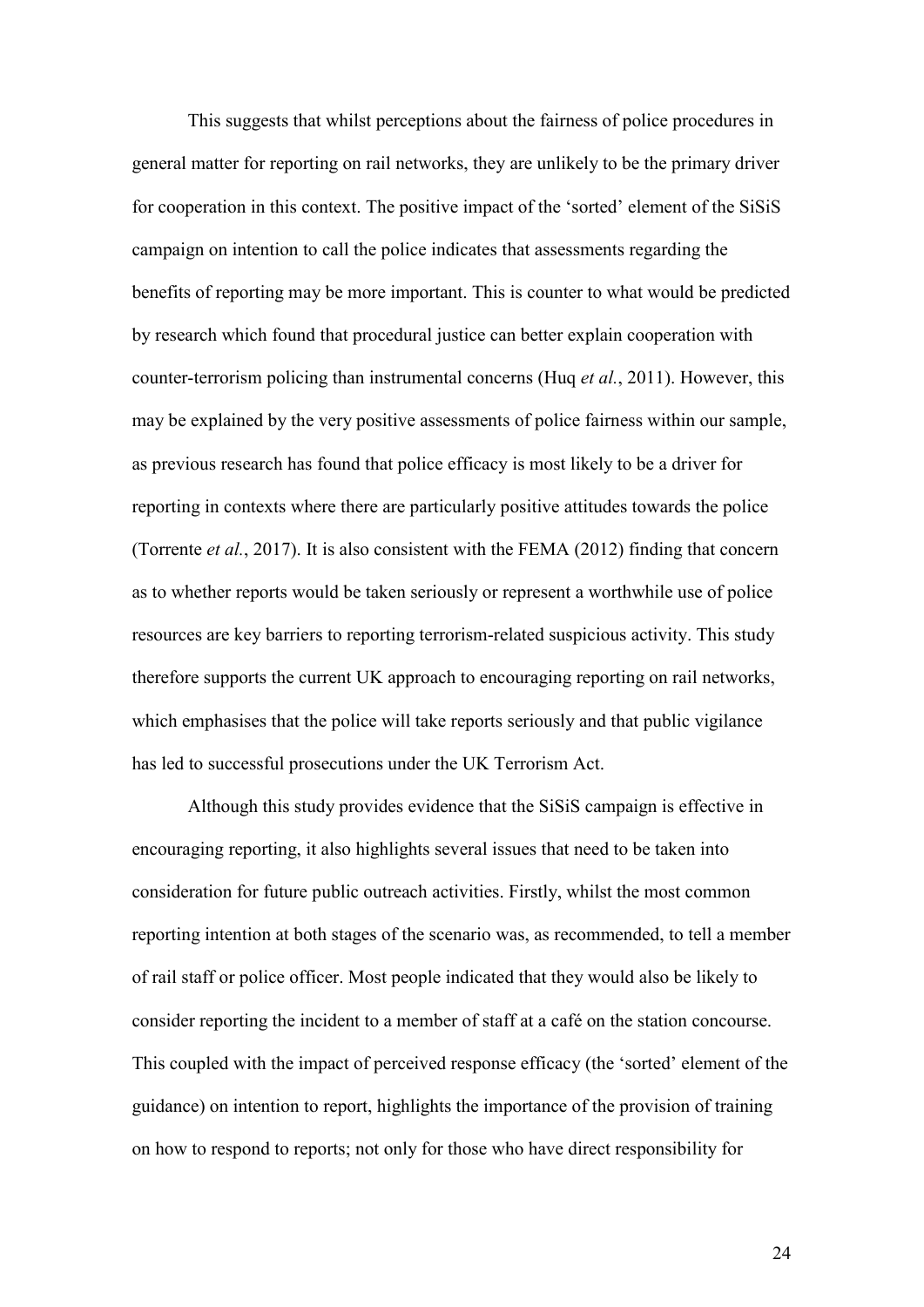security at mass transportation hubs, but also to staff working for private retail outlets operating in and around train stations. That the SiSiS guidance increased intention to report someone filming station CCTV cameras, despite that fact that we removed this specific example from the 'what to look out for' list provides some reassurance that public vigilance campaigns can work for non-specified behaviours. However, the very large proportion of participants who indicated that they would continue to 'wait for more evidence' at the second stage of our scenario suggests that the inclusion of specific behaviours in public vigilance campaigns may increase reporting intention. Further research using multiple scenarios is required to confirm this.

Finally, cross-national comparisons found that although UK participants were less likely than their Danish counterparts to consider police procedures to be fair and to feel a shared sense of identification with the police, they were nonetheless more likely to intend reporting both unattended items and suspicious behaviour at train stations. They were also more likely to intend reporting someone filming CCTV camera at a train station using all options provided at both stages of our scenario. This suggests that previous experience of mass transit terrorism and/or expectations regarding the likelihood of a future attack (i.e. threat appraisal) may have more influence on intention to report in this context than for general crime reporting. Despite these national differences, we did find very similar patterns for the influence of perceived fairness of police procedures on cooperation via increasing social identification in the UK and Denmark. This provides additional empirical support for relational models of procedural justice developed by Tyler and colleagues (Lind and Tyler, 1988, Tyler and Lind, 1992, Tyler and Huo, 2002, Tyler and Blader, 2003). It also suggests that the reduced influence of procedural justice in the context of policing railways is more likely to do with the reporting environment than the fact that UK participants were differentiating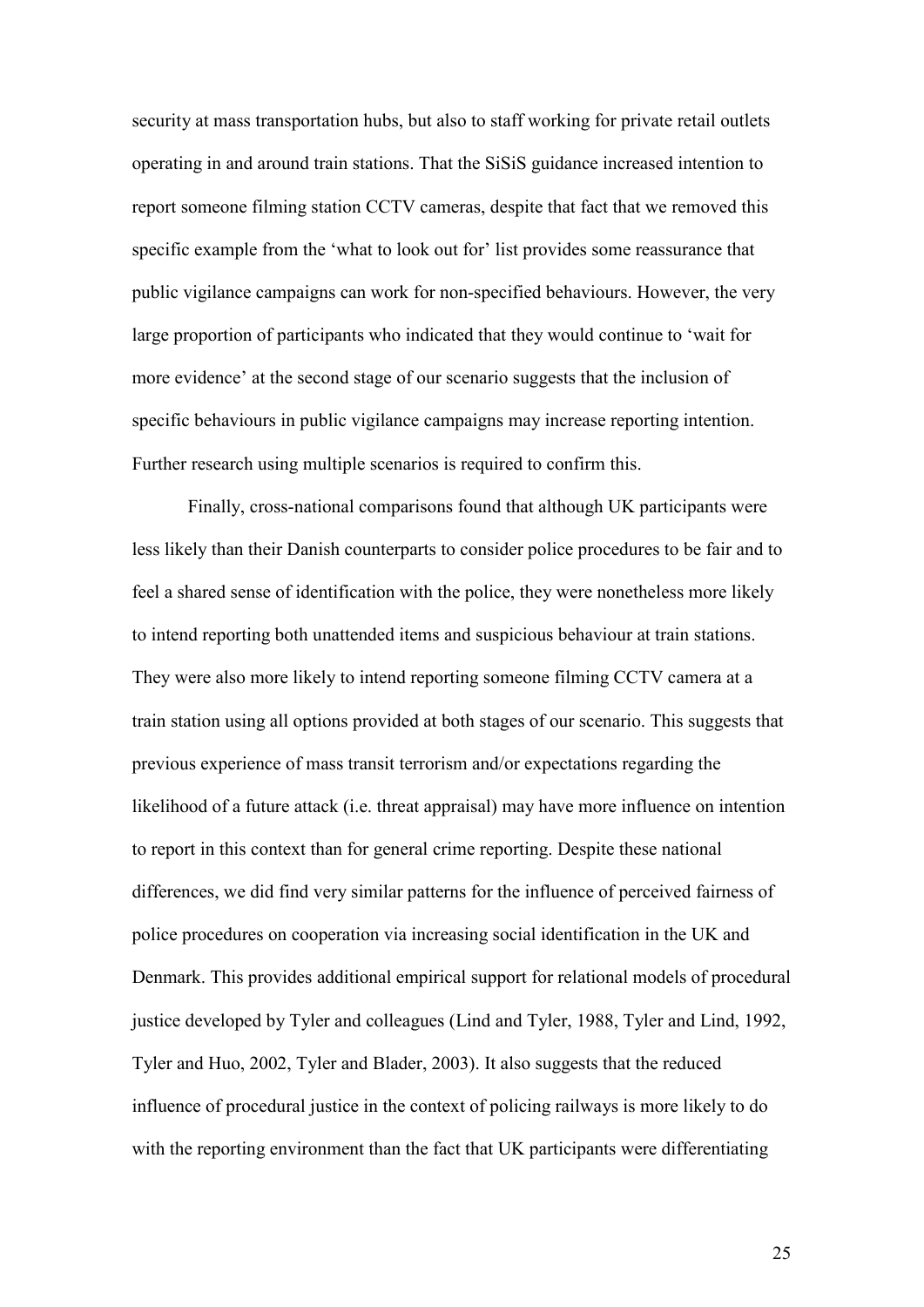between British Transport Police and regular police forces. Furthermore, strong similarities in the influence of the SiSiS campaign on reporting intentions in each country suggest that public vigilance campaigns developed in the UK are likely to be suitable for use in other European contexts. Future research using countries that vary along different dimensions (for example that share experience of terrorism but differ in levels of trust in the police) would be useful to establish wider applicability.

#### *Methodological limitations*

Our study measured reporting intentions rather than actual reports. This approach allowed us to target a large demographically representative sample in each country. However, it makes it difficult to establish whether our results reflect real-life reporting behaviour, particularly for participants in the experimental conditions who received SiSiS guidance which establishes reporting as a socially desirable activity. The use of an online survey which is administered by software reduces social desirability bias in comparison with interviewer-based methods (Schlenger and Silver, 2006). Furthermore, we also included a conservative measure of 'reporting behaviours', which only included participants who indicated that they would report using any of the three routes provided, but not also intend non-reporting behaviours. This approach provides transparency regarding the gap between stated and likely intentions to avoid over-stating likelihood of reporting.

A further potential limitation relates to sample selection based on representativeness of national population rather than focusing solely on the regular railway travelling public. This may underestimate likelihood of reporting, as those less familiar with the railway environment may be less likely to recognise behaviour that is out of the ordinary. High levels of intended reporting in response to our scenario suggest that this is unlikely to have had a major impact, but future research should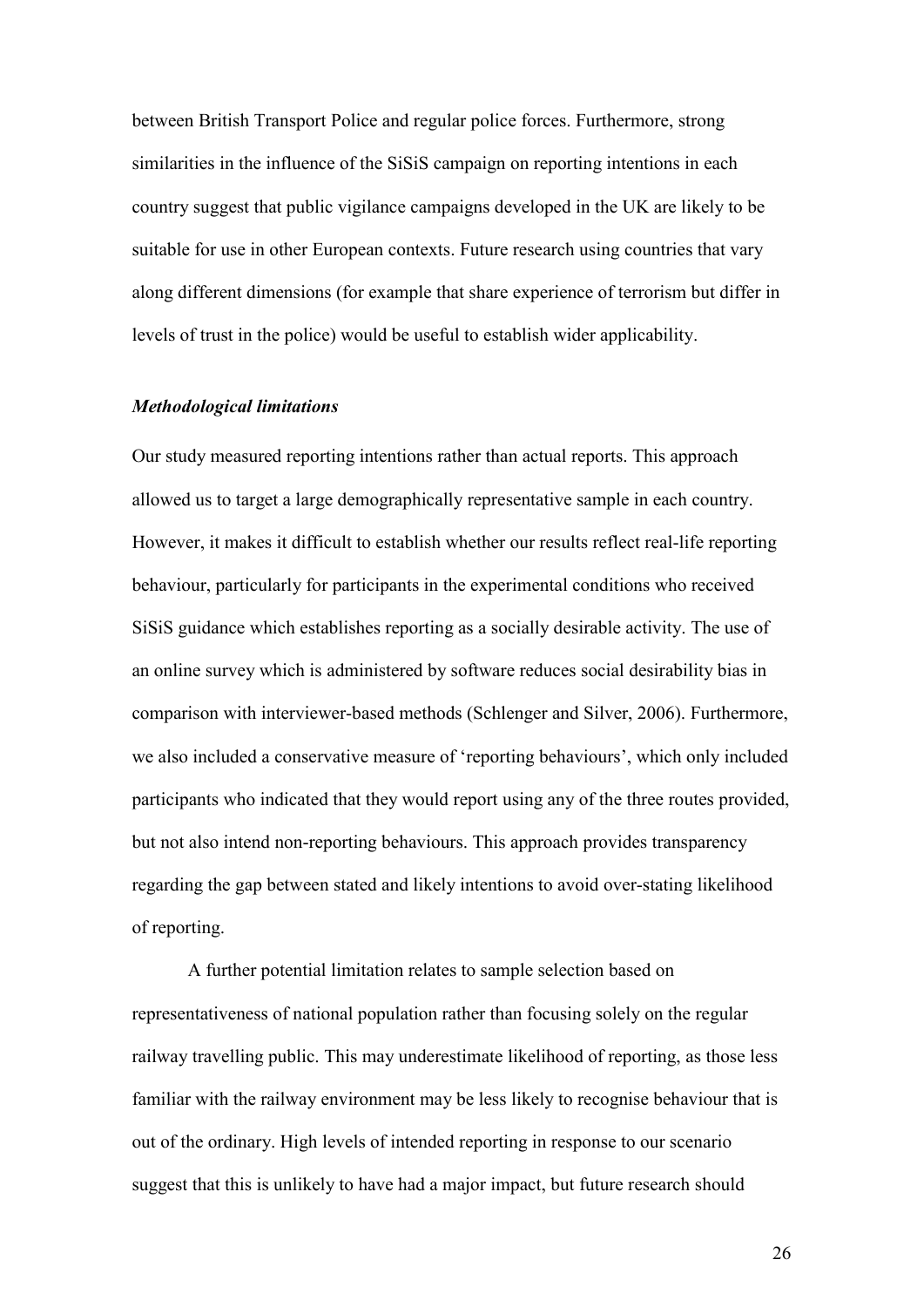consider specifically targeting rail passengers. Reassurance that the observed impact of the SiSiS guidance is not a methodological artefact is provided by the fact that the British Transport Police received a monthly average of 167 texts or calls reporting something that seemed out of place or unusual prior to the launch of the SiSiS campaign in November 2016, but since its launch this figure has risen to an average of 283 reports per month<sup>[3](#page-27-0)</sup>. Future research into the quality of these reports would be extremely useful to establish whether concerns about the burden of over-reporting expressed by transit officials to Loukaitou-Sideris *et al.* (2006) are well founded or if this represents genuinely useful additional information.

#### **Conclusion**

 $\overline{a}$ 

This study has contributed empirical evidence on factors that influence public reporting of suspicious behaviours on rail networks, a topic that has received relatively little academic attention to date. In so doing it has shown that the influence of procedural justice on social identification and police cooperation is likely to hold beyond the context of community policing. It does, however, also suggest that instrumental concerns are likely to influence cooperation in this context. Additionally, our results demonstrate that public vigilance campaigns can successfully encourage reporting of suspicious behaviour on rail networks. However, our data also identified several issues that need to be taken into consideration for future campaigns. Namely, that lay and official definitions of what constitutes suspicious behaviour may differ and that the

<span id="page-27-0"></span><sup>&</sup>lt;sup>3</sup> Figures provided on request by the Centre for the Protection of National Infrastructure (CPNI), the lead UK government authority for protective security advice [\(https://www.cpni.gov.uk/\)](https://www.cpni.gov.uk/)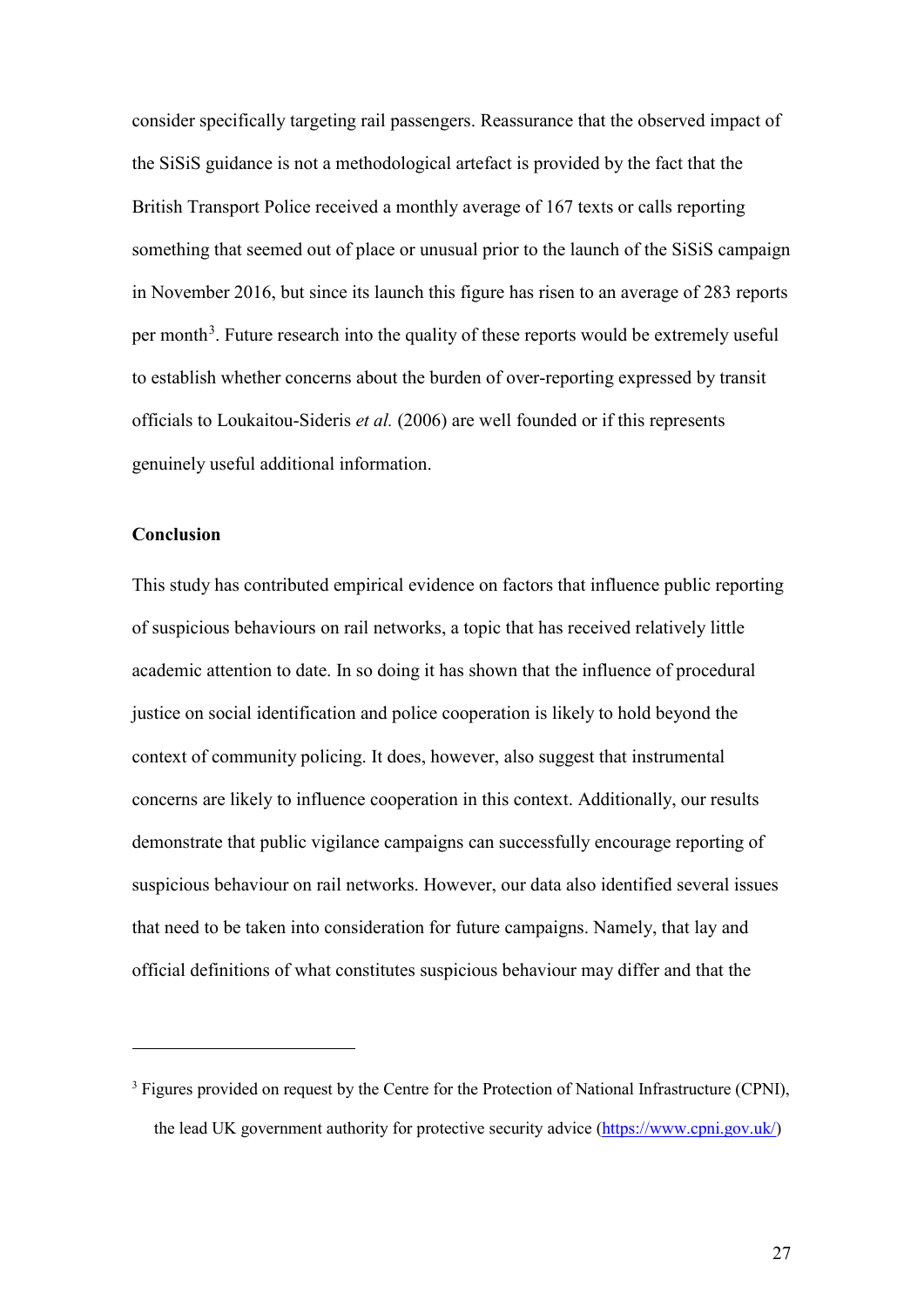public may not only report to police and rail staff, but also to other people working in the area who may not have received security training. Despite baseline national differences in perceptions about the police and willingness to report, the '*See it. Say it. Sorted'* campaign increased intention to call the police in response to a suspicious behaviour scenario in both the UK and Denmark. This suggests that public vigilance campaigns developed in the UK are likely to be suitable for use in other European contexts.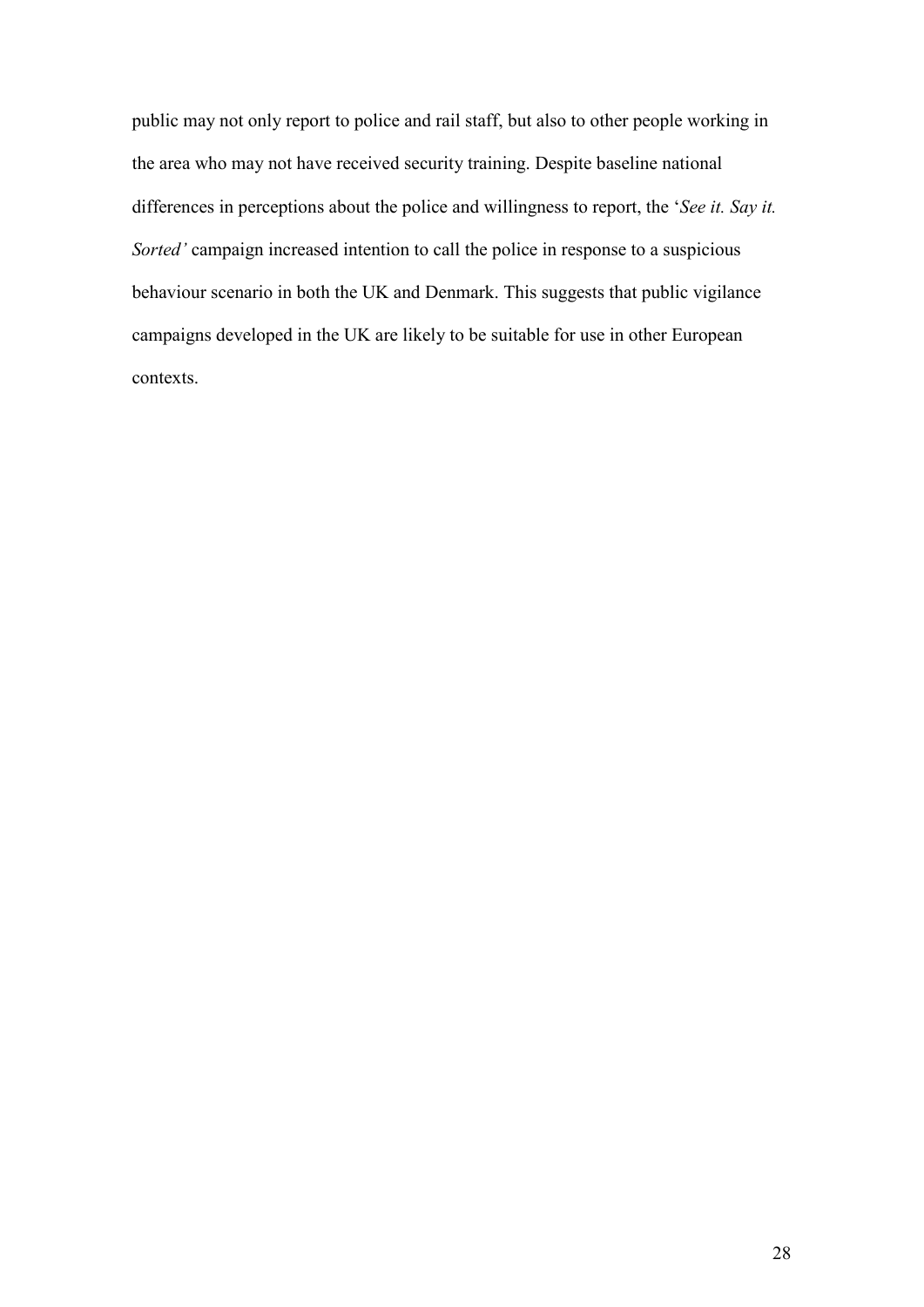#### **References**

- British Transport Police (2017). *Railway Policing. What matters to you?* 2017 Public consultation findings.
- Bradford, B., 2014. Policing and social identity: procedural justice, inclusion and cooperation between police and public. *Policing & Society,* 24**,** 22-43.
- Carter, E., Paragreen, J., Valfrè, G. & Fletcher, D., 2016. Passenger acceptance of counter-terrorism security measures in stations. *IET Intelligent Transport Systems,* 10**,** 2-9.
- Cherney, A. & Murphy, K., 2013. Policing terrorism with procedural justice: The role of police legitimacy and law legitimacy. *Australian & New Zealand journal of criminology,* 46**,** 403-421.
- Donald, J.S., 2013. The use of social media and smartphone applications for reporting suspicious and criminal activities to mass transit law enforcement agencies. Monterey, California: Naval Postgraduate School.
- Europol, T., 2018. European Union Terrorism Situation and Trend Report 2018. European Union Agency for Law Enforcement Cooperation.
- Fema, 2012. *Improving the public's awareness and reporting of suspicious activity. Key research findings from literature review, household surveys, focus groups and interviews*.
- Fischer, P., Krueger, J.I., Greitemeyer, T., Vogrincic, C., Kastenmueller, A., Frey, D., Heene, M., Wicher, M. & Kainbacher, M., 2011. The Bystander-Effect: A Meta-Analytic Review on Bystander Intervention in Dangerous and Non-Dangerous Emergencies. *Psychological Bulletin,* 137**,** 517-537.
- Gallagher, M., 2010. An analysis of the public reporting to Lothian and Borders police on perceived terrorism-related matters after the Glasgow Airport terrorist attack in 2007. *Journal of Terrorism Research,* 1.
- Hayes, A.F., 2013. *Introduction to Mediation, Moderation, and Conditional Process Analysis* New York, NY: The Guildford Press.
- Hough, M., Jackson, J. & Bradford, B., 2013. Legitimacy, trust and compliance: An empirical test of procedural justice theory using the European Social Survey.
- Huq, A.Z., Tyler, T.R. & Schulhofer, S.J., 2011. Mechanisms for eliciting cooperation in counterterrorism policing: Evidence from the United Kingdom. *Journal of Empirical Legal Studies,* 8**,** 728-761.
- Jarvis, L. & Lister, M., 2010. Stakeholder security: the new western way of counterterrorism? *Contemporary Politics,* 16**,** 173-188.
- Jenkins, B.M. & Trella, J., 2012. *Carnage interrupted: an analysis of fifteen terrorist plots against public surface transportation*.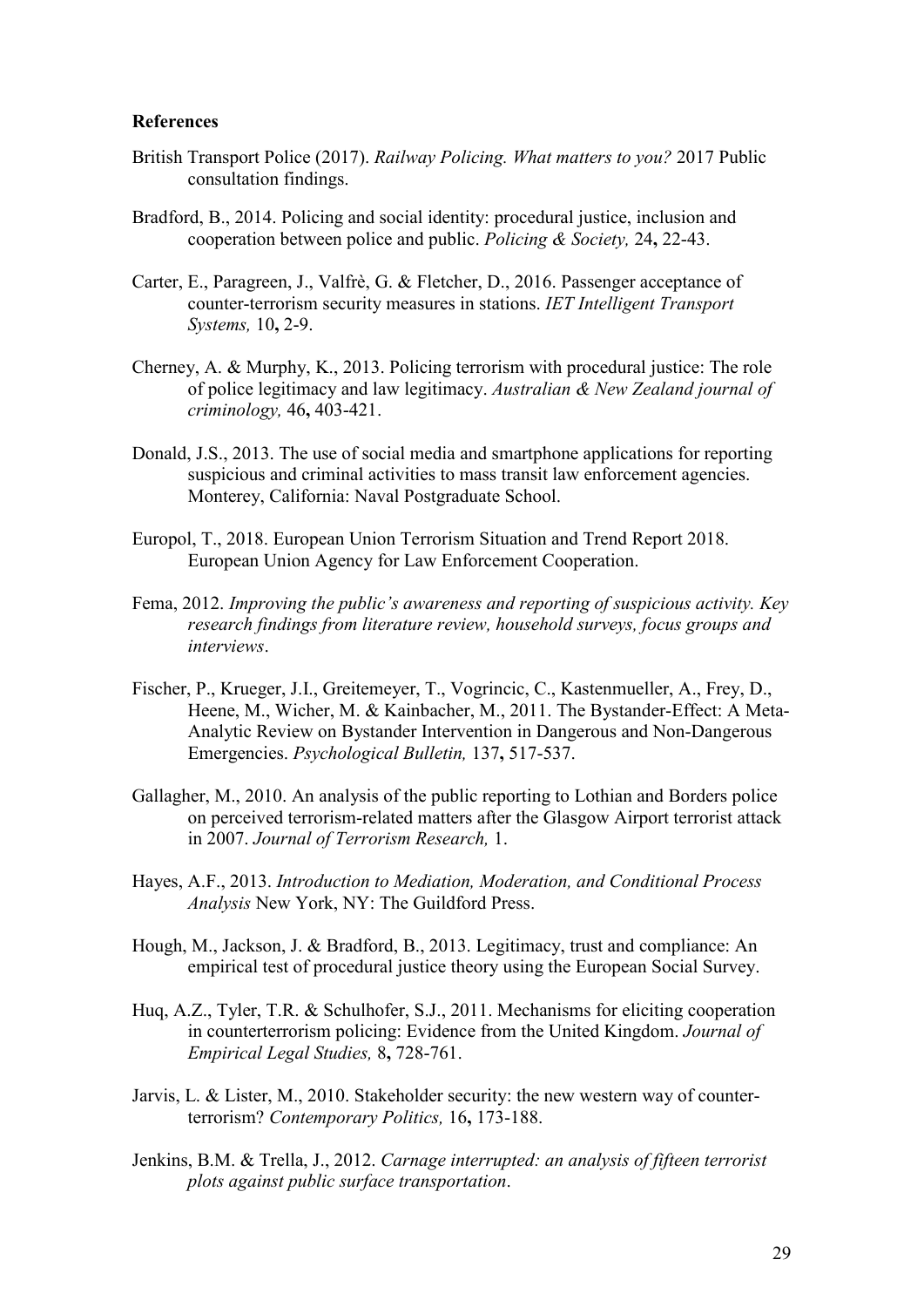- Kappia, J.G., Fletcher, D., Bosher, L. & Powell, J., 2009. The acceptability of counterterrorism measures on urban mass transit in the UK. *WIT Transactions on The Built Environment,* 107**,** 627-636.
- Lafree, G. & Adamczyk, A., 2017. The Impact of the Boston Marathon bombings on public willingness to cooperate with police. *Justice Quarterly,* 34**,** 459-490.
- Lind, E.A. & Tyler, T.R., 1988. *The social psychology of procedural justice*: Springer Science & Business Media.
- Loukaitou-Sideris, A., Taylor, B.D. & Fink, C.N., 2006. Rail transit security in an international context: lessons from four cities. *Urban Affairs Review,* 41**,** 727- 748.
- Murphy, K., Hinds, L. & Fleming, J., 2008. Encouraging public cooperation and support for police. *Policing & Society,* 18**,** 136-155.
- Murphy, K., Madon, N.S. & Cherney, A., 2017. Promoting Muslims' cooperation with police in counter-terrorism: The interaction between procedural justice, police legitimacy and law legitimacy. *Policing: An International Journal,* 40**,** 544-559.
- Parker, D., Pearce, J.M., Lindekilde, L. & Rogers, M.B., 2017. Challenges for effective counter-terrorism communication: Practitioner insights and policy implications for preventing radicalisation, disrupting attack planning and mitigating terrorist attacks. *Studies in Conflict & Terrorism*.
- Plant, J.F., 2004. Terrorism and the Railroads: Redefining Security in the Wake of 9/11. *Review of Policy Research,* 21**,** 293-305.
- Policastro, A.J. & Gordon, S.P., Year. The use of technology in preparing subway systems for chemical/biological terrorismed.^eds. *Commuter Rail/Rapid Transit Conference Proceedings, Toronto*.
- *Railways and Transport Safety Act (2003)*. London, UK. The Stationary Office.
- Riley, K.J., 2004. Terrorism and rail security.
- Rogers, M.B., Mcandrew, C., Triggs, T., Oates, S., Amoore, L., Luxton, R.W. & Wootton, A.B., 2009a. Phase 1: Understanding public responses to CT communications and security technologies. Safer Spaces: Communication Design for Counter Terror.
- Rogers, M.B., Mcandrew, C., Triggs, T., Oates, S., Amoore, L., Luxton, R.W. & Wootton, A.B., 2009b. Phase 2: Evaluating the public response to interactive security in transport environments (InSITE). Safer Spaces: Communication Design for Counter Terror.
- Schlenger, W.E. & Silver, R.C., 2006. Web-based methods in terrorism and disaster research. *Journal of Traumatic Stress: Official Publication of The International Society for Traumatic Stress Studies,* 19**,** 185-193.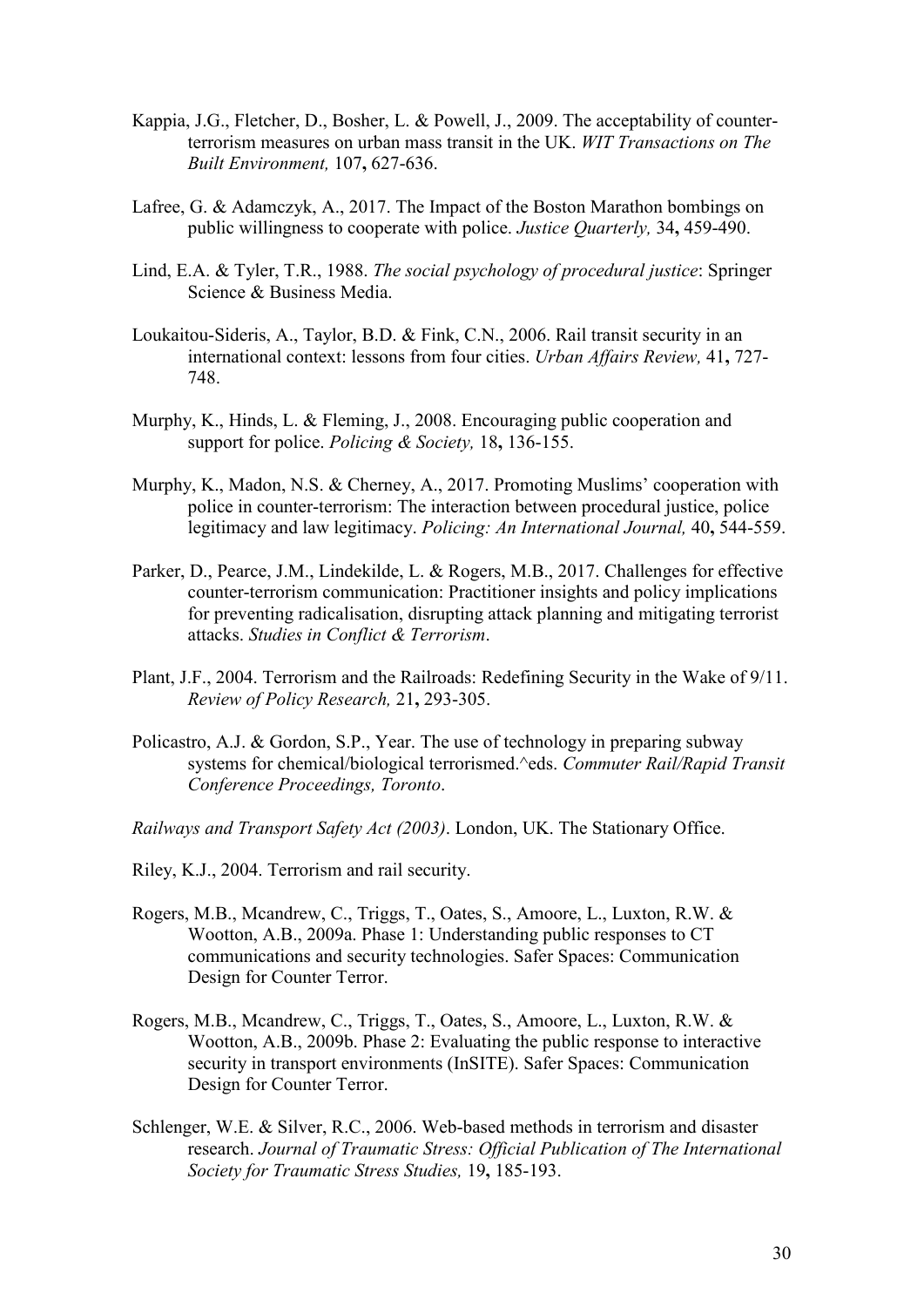- Sunshine, J. & Tyler, T.R., 2003. The role of procedural justice and legitimacy in shaping public support for policing. *Law & society review,* 37**,** 513-548.
- Torrente, D., Gallo, P. & Oltra, C., 2017. Comparing crime reporting factors in EU countries. *European Journal on Criminal Policy and Research,* 23**,** 153-174.
- Turner, J.C., 1999. Some current issues in research on social identity and selfcategorization theories. *Social identity: Context, commitment, content,* 3**,** 6-34.
- Tyler, T.R., 2007. *Psychology and the design of legal institutions*: Wolf Legal Publishers.
- Tyler, T.R. & Blader, S.L., 2003. The group engagement model: Procedural justice, social identity, and cooperative behavior. *Personality and social psychology review,* 7**,** 349-361.
- Tyler, T.R. & Huo, Y., 2002. *Trust in the law: Encouraging public cooperation with the police and courts through*: Russell Sage Foundation.
- Tyler, T.R. & Lind, E.A., 1992. A relational model of authority in groups. *Advances in experimental social psychology.* Academic Press, 115-191.
- Tyler, T.R., Schulhofer, S. & Huq, A.Z., 2010. Legitimacy and deterrence effects in counterterrorism policing: A study of Muslim Americans. *Law & society review,*  44**,** 365-402.
- Waugh Jr, W.L., 2004. Securing mass transit: a challenge for homeland security. *Review of Policy Research,* 21**,** 307-316.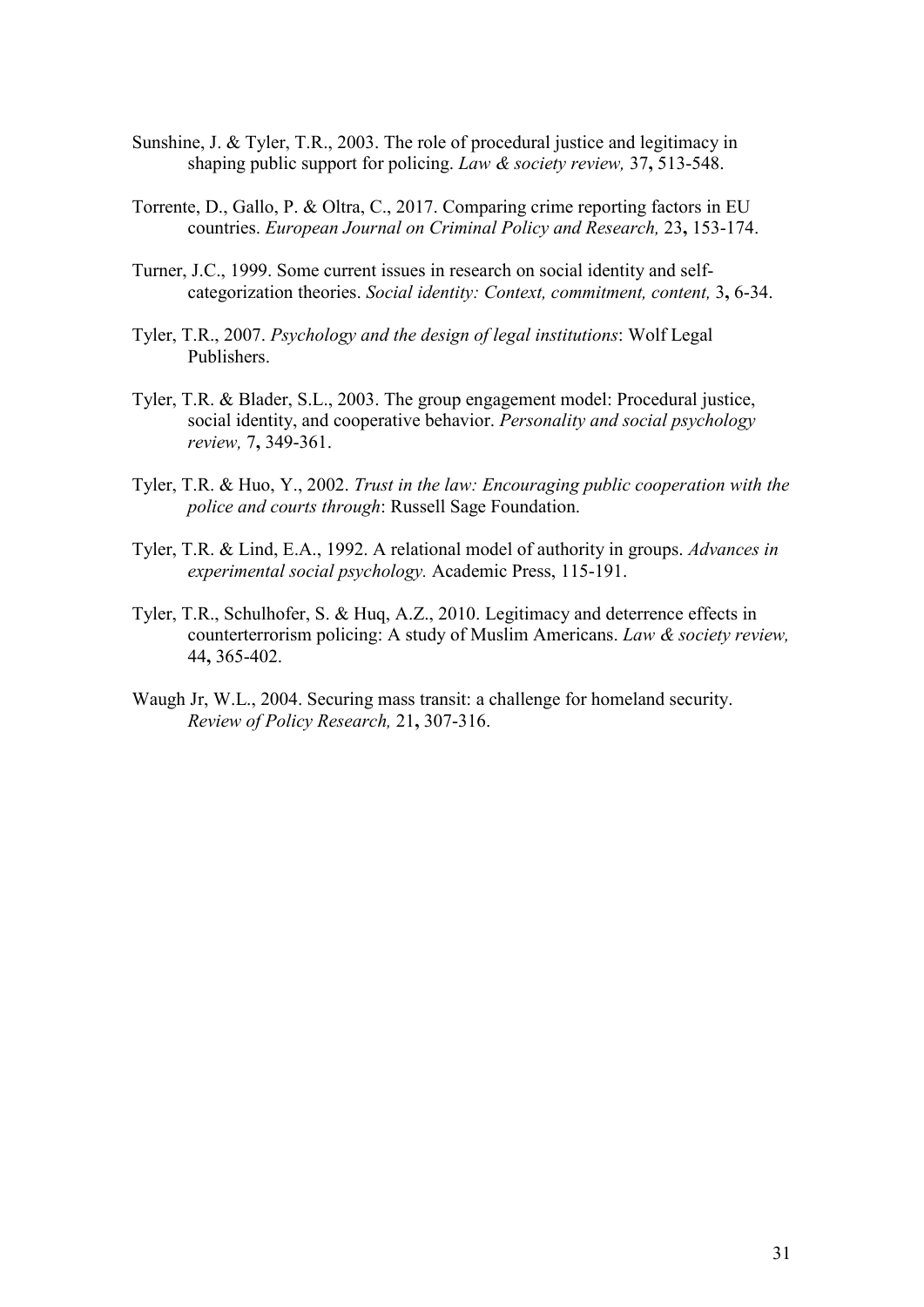| Sample characteristics               | Country                      | <b>Sig</b>                   |                                   |  |  |
|--------------------------------------|------------------------------|------------------------------|-----------------------------------|--|--|
|                                      | UK (n=1505)<br>Frequency (%) | DK (n=1500)<br>Frequency (%) |                                   |  |  |
| <b>Demographics</b>                  |                              |                              |                                   |  |  |
| Sex                                  |                              |                              |                                   |  |  |
| Male                                 | 753 (50%)                    | 749 (49.9%)                  | $\chi^2$ = 0.03, p=0.96           |  |  |
| Female                               | 752 (50%)                    | 751 (50.1%)                  |                                   |  |  |
| Age                                  |                              |                              |                                   |  |  |
| 18-24                                | 219 (14.6%)                  | 220 (14.7%)                  | $\chi^2$ = 0.84, p = 0.66         |  |  |
| 25-44                                | 627 (41.7%)                  | 601 (40.1%)                  |                                   |  |  |
| 45-65                                | 659 (43.8%)                  | 679 (45.3%)                  |                                   |  |  |
| Education                            |                              |                              |                                   |  |  |
| No higher education                  | 747 (49.8%)                  | 447 (30.0%)                  | $\chi^2$ = 287.90, p < 0.0005     |  |  |
| Vocational qualification             | 157 (10.5%)                  | 534 (35.9%)                  |                                   |  |  |
| Degree or higher                     | 595 (39.7%)                  | 508 (34.1%)                  |                                   |  |  |
| Ethnicity                            |                              |                              |                                   |  |  |
| White British/Danish                 | 1265 (84.1%)                 | 1367 (91.1%)                 | $\chi^2$ = 40.76, p < 0.0005      |  |  |
| Ethnic minority                      | 225 (15.0%)                  | 114 (7.6%)                   |                                   |  |  |
| Prefer not to say                    | 15 (1.0%)                    | 19 (1.3%)                    |                                   |  |  |
|                                      | Mean (SD)                    | Mean (SD)                    |                                   |  |  |
| Perceptions about the police         |                              |                              |                                   |  |  |
| Procedural justice                   | 3.66(0.89)                   | 4.10(0.93)                   | t (2707) = $-8.81^*$ , p < 0.0005 |  |  |
| Social identification with police    | 3.87(0.91)                   | 4.22 (0.80)                  | t (2868) = -10.88*, p < 0.0005    |  |  |
| <b>Reporting intentions</b>          |                              |                              |                                   |  |  |
| Police cooperation (general crime)   | 4.15(0.70)                   | 4.14(0.69)                   | t (3003) = 0.48, $p = 0.63$       |  |  |
| Unattended items (train station)     | 3.91 (0.99)                  | 3.74(1.06)                   | t (2987) = $4.45^*$ , p<0.0005    |  |  |
| Suspicious behaviour (train station) | 3.83(0.92)                   | 3.49(0.98)                   | t (2990) = $9.86^*$ , p < 0.0005  |  |  |

Table 1. Sample characteristics, baseline perceptions of police and reporting intentions

\* Since preliminary Levene's tests indicated that the variances of the two groups were significantly different, the t-tests reported here do not assume equal variances.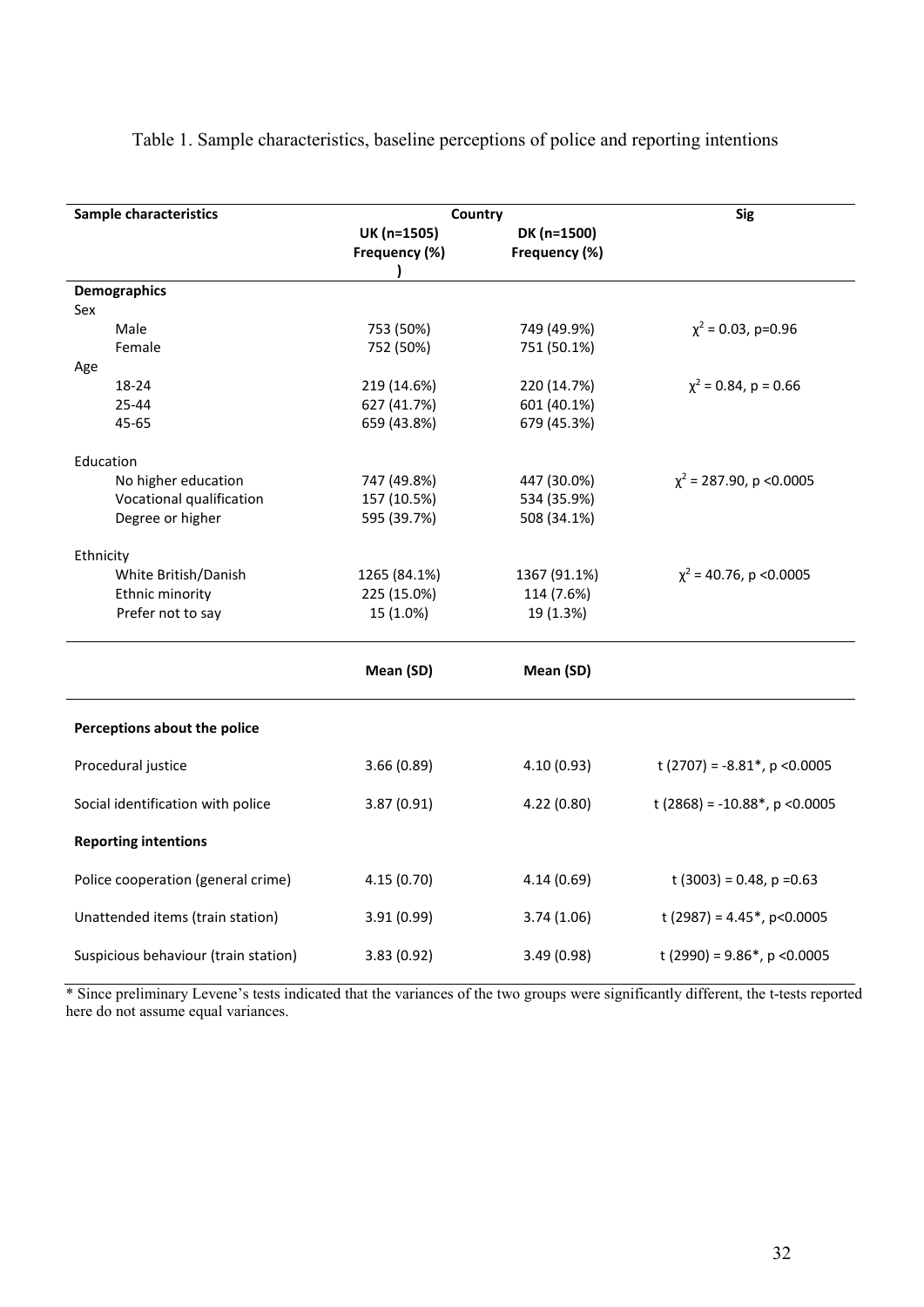| <b>Behavioural intention</b>          |                | Frequency (%)  |                          |                |                |                          |  |
|---------------------------------------|----------------|----------------|--------------------------|----------------|----------------|--------------------------|--|
|                                       |                | <b>UK</b>      |                          |                |                |                          |  |
|                                       | Stage 1        | Stage 2        |                          | Stage 1        | Stage 2        |                          |  |
| Tell a member of rail staff / police: | $(n=1037)^{a}$ | $(n=1037)^{a}$ |                          | $(n=1081)^{a}$ | $(n=1081)^{a}$ |                          |  |
| Not likely                            | 166 (16.0%)    | 58 (5.6%)      | Cochran's $Q = 98.85$ ,  | 287 (26.5%)    | 94 (8.7%)      | Cochran's $Q = 181.70$ , |  |
| Likely                                | 871 (84.0%)    | 979 (94.4%)    | p < 0.0005               | 794 (73.5%)    | 987 (91.3%)    | p < 0.0005               |  |
| Tell a member of staff at the cafe:   | $(n=1024)^{a}$ | $(n=1024)^{a}$ |                          | $(n=1077)^{a}$ | $(n=1077)^{a}$ |                          |  |
| Not likely                            | 298 (29.1%)    | 240 (23.4%)    | Cochran's $Q = 27.57$ ,  | 382 (35.5%)    | 254 (23.6%)    | Cochran's $Q = 88.09$ ,  |  |
| Likely                                | 726 (70.9%)    | 784 (76.6%)    | p < 0.0005               | 695 (64.5%)    | 823 (76.4%)    | p < 0.0005               |  |
| Call the police:                      | $(n=709)^{a}$  | $(n=709)^{o}$  |                          | $(n=864)^{o}$  | $(n=864)^{o}$  |                          |  |
| Not likely                            | 330 (46.5%)    | 210 (29.6%)    | Cochran's $Q = 114.29$ , | 463 (53.6%)    | 239 (27.7%)    | Cochran's $Q = 214.43$ , |  |
| Likely                                | 379 (53.5%)    | 499 (70.4%)    | p < 0.0005               | 401 (46.4%)    | 625 (72.3%)    | p < 0.0005               |  |
| Ask other customers' opinion:         | $(n=944)^{o}$  | $(n=944)^{a}$  |                          | $(n=974)^{o}$  | $(n=974)^{o}$  |                          |  |
| Not likely                            | 470 (49.8%)    | 445 (47.1%)    | Cochran's $Q = 6.31$ ,   | 568 (58.3%)    | 515 (52.9%)    | Cochran's $Q = 19.64$ ,  |  |
| Likely                                | 474 (50.2%)    | 499 (52.9%)    | $p = 0.01$               | 406 (41.7%)    | 459 (47.1%)    | p < 0.0005               |  |
| Wait for more evidence:               | $(n=988)^{a}$  | $(n=988)^{o}$  |                          | $(n=1103)^{a}$ | $(n=1103)^{a}$ |                          |  |
| Not likely                            | 98 (9.9%)      | 346 (35.0%)    | Cochran's $Q = 215.05$ , | 107 (9.7%)     | 322 (29.2%)    | Cochran's $Q = 162.19$ , |  |
| Likely                                | 890 (90.1%)    | 642 (65.0%)    | p < 0.0005               | 996 (90.3%)    | 781 (70.8%)    | p < 0.0005               |  |
| Do nothing:                           | $(n=879)^{o}$  | $(n=879)^{o}$  |                          | $(n=962)^{a}$  | $(n=962)^{o}$  |                          |  |
| Not likely                            | 604 (68.7%)    | 744 (84.6%)    | Cochran's $Q = 116.67$ , | 643 (66.8%)    | 828 (86.1%)    | Cochran's $Q = 154.86$ , |  |
| Likely                                | 275 (31.3%)    | 135 (15.4%)    | p < 0.0005               | 319 (33.2%)    | 134 (13.9%)    | p < 0.0005               |  |
| Leave the station:                    | $(n=820)^{a}$  | $(n=820)^{o}$  |                          | $(n=932)^{o}$  | $(n=932)^{a}$  |                          |  |
| Not likely                            | 591 (72.1%)    | 579 (70.6%)    | Cochran's $Q = 2.00$ ,   | 713 (76.5%)    | 730 (78.3%)    | Cochran's $Q = 3.75$ ,   |  |
| Likely                                | 229 (27.9%)    | 241 (29.4%)    | $p = 0.20$               | 219 (23.5%)    | 202 (21.7%)    | $p = 0.05$               |  |
| Ask the person what they are doing:   | $(n=1072)^{o}$ | $(n=1072)^{a}$ |                          | $(n=1094)^{a}$ | $(n=1094)^{a}$ |                          |  |
| Not likely                            | 859 (80.1%)    | 862 (80.4%)    | Cochran's $Q = 0.11$ ,   | 858 (78.4%)    | 867 (79.3%)    | Cochran's $Q = 0.93$ ,   |  |
| Likely                                | 213 (19.9%)    | 210 (19.6%)    | $p = 0.74$               | 236 (21.6%)    | 227 (20.7%)    | $p = 0.34$               |  |
| Intend only reporting behaviours:     | $(n=1505)$     | $(n=1505)$     |                          | $(n=1500)$     | $(n=1500)$     |                          |  |
| Do not intend                         | 1408 (93.6%)   | 1134 (75.3%)   | Cochran's $Q = 230.29$ , | 1442 (96.1%)   | 1237 (82.5%)   | Cochran's $Q = 174.38$ , |  |
| Intend                                | 97 (6.4%)      | 371 (24.7%)    | p < 0.0005               | 58 (3.9%)      | 263 (17.5%)    | p < 0.0005               |  |

# Table 2. Frequencies (percentages) for behavioural intentions by scenario stage

*a* n values <1505 (UK) and <1500 (DK) as only respondents who gave valid responses for the same item at both stages were included in this analysis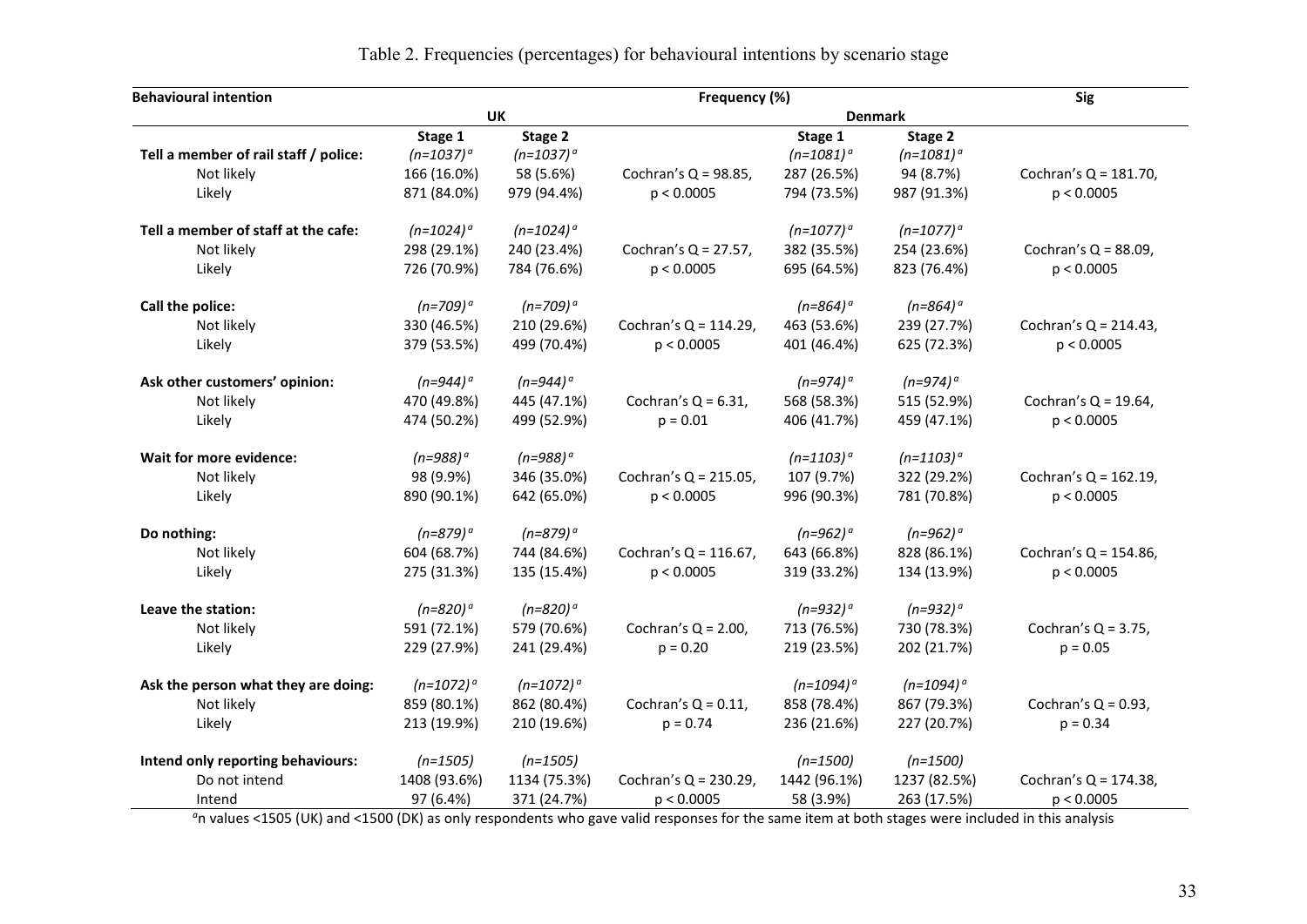# Table 3. Multiple regression predicting police cooperation

|                                   | Step 1                         |           | Step 2        |                | Step 3        |                |  |
|-----------------------------------|--------------------------------|-----------|---------------|----------------|---------------|----------------|--|
|                                   | $\beta$ (SE)<br>Stand. $\beta$ |           | $\beta$ (SE)  | Stand. $\beta$ |               | Stand. $\beta$ |  |
| UK data                           |                                |           |               |                |               |                |  |
| Constant                          | 3.78(0.08)                     |           | 2.66(0.10)    |                | 2.50(0.10)    |                |  |
| Age                               | 0.08(0.01)                     | $0.16***$ | 0.07(0.01)    | $0.14***$      | 0.07(0.01)    | $0.13***$      |  |
| Gender                            | 0.09(0.04)                     | $0.06*$   | 0.08(0.03)    | $0.06*$        | 0.08(0.03)    | $0.06*$        |  |
| $(0 = male)$                      |                                |           |               |                |               |                |  |
| Ethnicity                         | $-0.17(0.05)$                  | $-0.09**$ | $-0.12(0.05)$ | $-0.06*$       | $-0.12(0.05)$ | $-0.06*$       |  |
| (0 = White British)               |                                |           |               |                |               |                |  |
| Education1                        | 0.02(0.06)                     | 0.01      | 0.06(0.06)    | 0.03           | 0.04(0.06)    | 0.02           |  |
| (0=no higher, 1 = vocational)     |                                |           |               |                |               |                |  |
| Education2                        | 0.09(0.04)                     | $0.06*$   | 0.07(0.04)    | 0.05           | 0.05(0.04)    | 0.04           |  |
| $(0=no$ higher, $1 = higher$ )    |                                |           |               |                |               |                |  |
| <b>Procedural Justice</b>         |                                |           | 0.31(0.02)    | $0.40***$      | 0.14(0.03)    | $0.19***$      |  |
| Social identification with police |                                |           |               |                | 0.21(0.03)    | $0.28***$      |  |
|                                   |                                |           |               |                |               |                |  |
| $R^2$                             | 0.04                           |           | 0.20          |                | 0.23          |                |  |
| Adjusted R <sup>2</sup>           | 0.04                           |           | 0.20          |                | 0.23          |                |  |
| $R2$ change                       | 0.04                           |           | 0.16          |                | 0.03          |                |  |
| F change                          | $11.09***$                     |           | 269.04***     |                | 51.97***      |                |  |
| df                                | 1343                           |           | 1342          |                | 1341          |                |  |
| Danish data                       |                                |           |               |                |               |                |  |
| Constant                          | 3.60(0.08)                     |           | 2.56(0.11)    |                | 2.33(0.11)    |                |  |
| Age                               | 0.11(0.01)                     | $0.22***$ | 0.10(0.01)    | $0.20***$      | 0.09(0.01)    | $0.17***$      |  |
| Gender                            | 0.09(0.04)                     | $0.07*$   | 0.07(0.04)    | $0.05*$        | 0.06(0.03)    | 0.05           |  |
| $(0 = male)$                      |                                |           |               |                |               |                |  |
| Ethnicity                         | $-0.08(0.07)$                  | $-0.03$   | $-0.10(0.07)$ | $-0.04$        | $-0.06(0.06)$ | $-0.03$        |  |
| (0 = White Danish)                |                                |           |               |                |               |                |  |
| Education1                        | 0.11(0.05)                     | $0.08*$   | 0.08(0.04)    | 0.06           | 0.06(0.04)    | 0.04           |  |
| $(0=no$ higher, $1=vocational)$   |                                |           |               |                |               |                |  |
| Education2                        | 0.08(0.05)                     | 0.05      | 0.06(0.04)    | 0.04           | 0.05(0.04)    | 0.03           |  |
| $(0=no$ higher, $1 = higher$ )    |                                |           |               |                |               |                |  |
| <b>Procedural Justice</b>         |                                |           | 0.28(0.02)    | $0.33***$      | 0.11(0.03)    | $0.13***$      |  |
| Social identification with police |                                |           |               |                | 0.23(0.03)    | $0.28***$      |  |
|                                   |                                |           |               |                |               |                |  |
| R <sup>2</sup>                    | 0.07                           |           | 0.17          |                | 0.21          |                |  |
| Adjusted R <sup>2</sup>           | 0.06                           |           | 0.17          |                | 0.20          |                |  |
| $R2$ change                       | 0.07                           |           | 0.11          |                | 0.04          |                |  |
| F change                          | $18.17***$                     |           | 168.34***     |                | $57.45**$     |                |  |
| df                                | 1316                           |           | 1315          |                | 1314          |                |  |

\* p<0.05; \*\*p<0.001; \*\*\*p<0.0005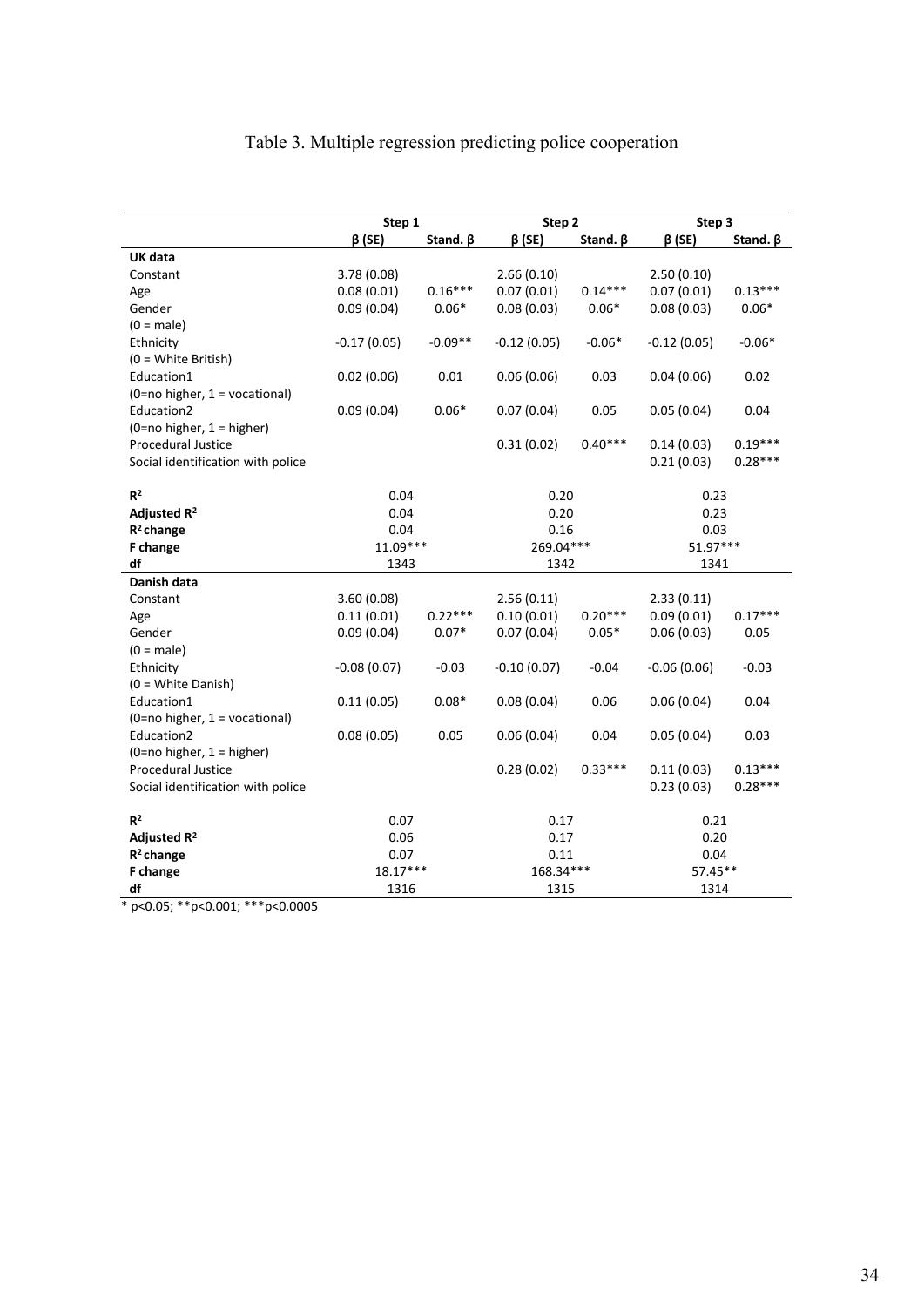|                                   | Step 1        |                | Step 2        |                | Step 3        |                |
|-----------------------------------|---------------|----------------|---------------|----------------|---------------|----------------|
|                                   | $\beta$ (SE)  | Stand. $\beta$ | $\beta$ (SE)  | Stand. $\beta$ | $\beta$ (SE)  | Stand. $\beta$ |
| UK data                           |               |                |               |                |               |                |
| Constant                          | 3.74(0.11)    |                | 2.97(0.15)    |                | 2.89(0.15)    |                |
| Age                               | 0.08(0.02)    | $0.11***$      | 0.07(0.02)    | $0.10**$       | 0.07(0.02)    | $0.10**$       |
| Gender                            | $-0.05(0.05)$ | $-0.03$        | $-0.06(0.05)$ | $-0.03$        | $-0.06(0.05)$ | $-0.03$        |
| $(0 = male)$                      |               |                |               |                |               |                |
| Ethnicity                         | $-0.01(0.07)$ | $-0.01$        | 0.02(0.07)    | 0.01           | 0.02(0.07)    | 0.01           |
| (0 = White British)               |               |                |               |                |               |                |
| Education1                        | $-0.18(0.08)$ | $-0.06*$       | $-0.15(0.08)$ | $-0.05$        | $-0.16(0.08)$ | $-0.05$        |
| (0=no higher, 1 = vocational)     |               |                |               |                |               |                |
| Education2                        | $-0.07(0.05)$ | $-0.04$        | $-0.08(0.05)$ | $-0.05$        | $-0.09(0.05)$ | $-0.05$        |
| $(0=no$ higher, $1 = higher$ )    |               |                |               |                |               |                |
| <b>Procedural Justice</b>         |               |                | 0.22(0.03)    | $0.21***$      | 0.13(0.04)    | $0.12*$        |
| Social identification with police |               |                |               |                | 0.11(0.04)    | $0.11*$        |
|                                   |               |                |               |                |               |                |
| R <sup>2</sup>                    | 0.02          |                | 0.06          |                | 0.07          |                |
| Adjusted R <sup>2</sup>           | 0.01          |                | 0.06          |                | 0.06          |                |
| $R2$ change                       | 0.02          |                | 0.04          |                | 0.01          |                |
| F change                          | 4.87***       |                | 62.69**       |                | $6.96*$       |                |
| df                                | 1343          |                | 1342          |                | 1341          |                |
| Danish data                       |               |                |               |                |               |                |
| Constant                          | 2.82(0.11)    |                | 2.03(0.16)    |                | 1.90(0.17)    |                |
| Age                               | 0.20(0.02)    | $0.27***$      | 0.19(0.02)    | $0.26***$      | 0.18(0.02)    | $0.25***$      |
| Gender                            | 0.02(0.05)    | 0.01           | 0.01(0.05)    | 0.003          | 0.001(0.05)   | 0.001          |
| $(0 = male)$                      |               |                |               |                |               |                |
| Ethnicity                         | 0.15(0.10)    | 0.04           | 0.14(0.10)    | 0.04           | 0.16(0.10)    | 0.04           |
| $(0 = White Danish)$              |               |                |               |                |               |                |
| Education1                        | 0.05(0.07)    | 0.02           | 0.02(0.07)    | 0.01           | 0.01(0.07)    | 0.004          |
| (0=no higher, 1 = vocational)     |               |                |               |                |               |                |
| Education2                        | $-0.03(0.07)$ | $-0.01$        | $-0.04(0.07)$ | $-0.02$        | $-0.05(0.07)$ | $-0.02$        |
| $(0=no$ higher, $1 = higher$ )    |               |                |               |                |               |                |
| <b>Procedural Justice</b>         |               |                | 0.21(0.03)    | $0.17***$      | 0.11(0.05)    | $0.09*$        |
| Social identification with police |               |                |               |                | 0.14(0.05)    | $0.11*$        |
|                                   |               |                |               |                |               |                |
| $R^2$                             | 0.08          |                | 0.11          |                | 0.11          |                |
| Adjusted R <sup>2</sup>           | 0.07          |                | 0.10          |                | 0.11          |                |
| $R^2$ change                      | 0.08          |                | 0.03          |                | 0.01          |                |
| F change                          | 21.56***      |                | 42.89***      |                | $8.61*$       |                |
| df                                | 1316          |                | 1315          |                | 1314          |                |

Table 4. Multiple regression predicting suspicious behaviour reporting intention

\* p<0.05; \*\*p<0.001; \*\*\*p<0.0005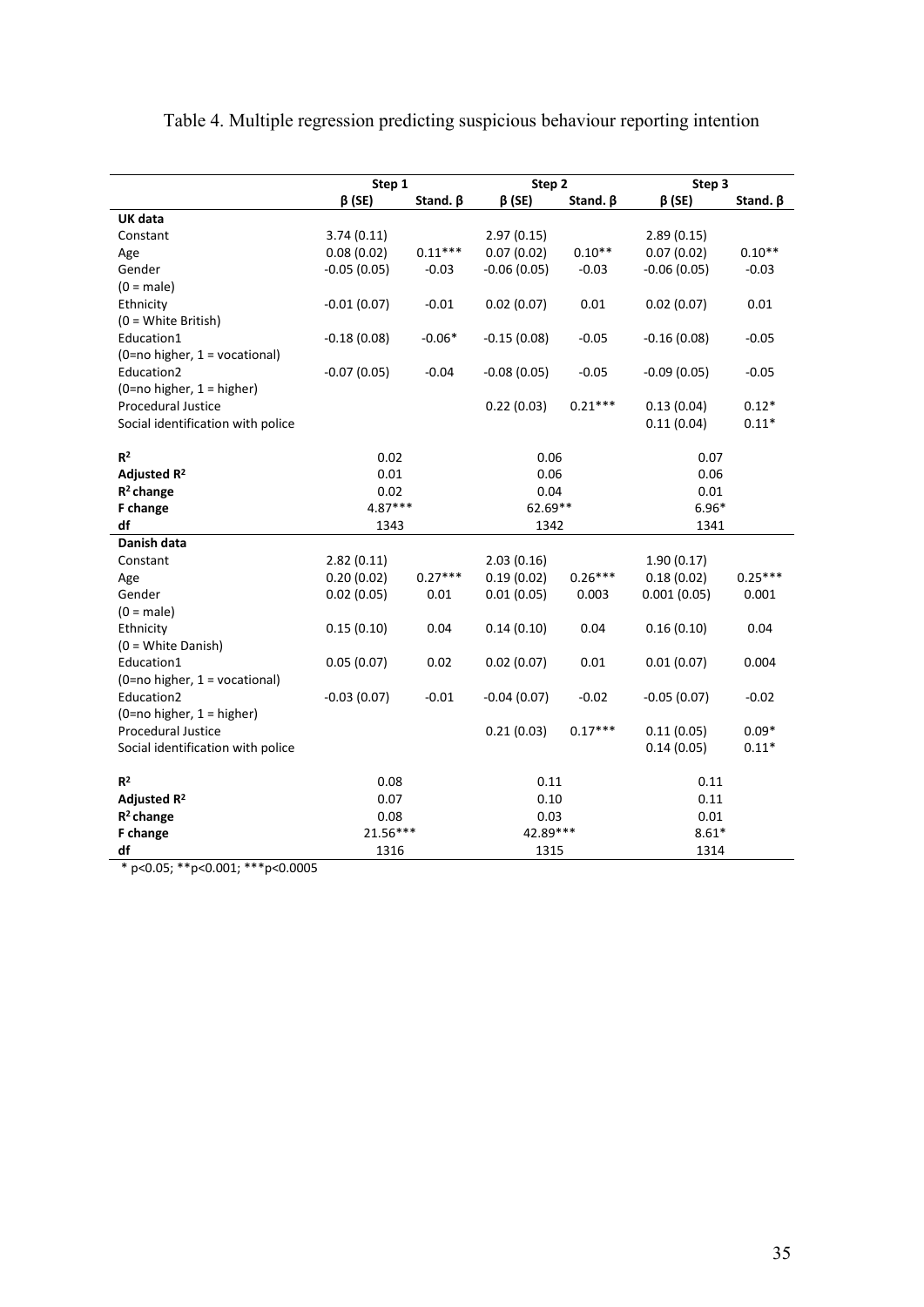Table 5: Frequencies (percentages) for reporting intentions by condition

| <b>Behavioural intention</b>          |               | <b>UK</b>          |                    |                              |                        | <b>Denmark</b>     |                    |                             |
|---------------------------------------|---------------|--------------------|--------------------|------------------------------|------------------------|--------------------|--------------------|-----------------------------|
|                                       | Control       | <b>Condition 1</b> | <b>Condition 2</b> |                              | Control                | <b>Condition 1</b> | <b>Condition 2</b> |                             |
| <b>STAGE 1</b>                        |               |                    |                    |                              |                        |                    |                    |                             |
|                                       |               |                    |                    |                              |                        |                    |                    |                             |
| Tell a member of rail staff / police: | $(n=359)^{a}$ | $(n=367)^{o}$      | $(n=380)^{a}$      |                              | $(n=390)$ <sup>a</sup> | $(n=389)^{o}$      | $(n=384)^{a}$      |                             |
| Not likely                            | 94 (26.2%)    | 58 (15.8%)         | 55 (14.5%)         | $\chi^2$ = 19.70, p < 0.0005 | 131 (33.6%)            | 115 (29.6%)        | 102 (26.6%)        | $\chi^2$ = 4.59, p = 0.10   |
| Likely                                | 265 (73.8%)   | 309 (84.2%)        | 325 (85.5%)        |                              | 259 (66.4%)            | 274 (70.4%)        | 282 (73.4%)        |                             |
| Tell a member of staff at the cafe:   | $(n=381)^{a}$ | $(n=373)^{a}$      | $(n=375)^{a}$      |                              | $(n=407)$ <sup>a</sup> | $(n=381)^{o}$      | $(n=393)^{a}$      |                             |
| Not likely                            | 145 (38.1%)   | 113 (30.3%)        | 93 (24.8%)         | $\chi^2$ = 15.67, p < 0.0005 | 166 (40.8%)            | 147 (38.6%)        | 139 (35.4%)        | $\chi^2$ = 2.51, p = 0.29   |
| Likely                                | 236 (61.9%)   | 260 (69.7%)        | 282 (75.2%)        |                              | 241 (59.2%)            | 234 (61.4%)        | 254 (64.6%)        |                             |
| Call the police:                      | $(n=317)^{a}$ | $(n=301)^{a}$      | $(n=294)^{a}$      |                              | $(n=347)$ <sup>a</sup> | $(n=353)^{a}$      | $(n=347)^{a}$      |                             |
| Not likely                            | 198 (62.5%)   | 166 (55.1%)        | 136 (46.3%)        | $\chi^2$ = 16.19, p < 0.0005 | 222 (64.0%)            | 219 (62.0%)        | 181 (52.2%)        | $\chi^2$ = 11.57, p = 0.003 |
| Likely                                | 119 (37.5%)   | 135 (44.9%)        | 158 (53.7%)        |                              | 125 (36.0%)            | 134 (38.0%)        | 166 (47.8%)        |                             |
|                                       |               |                    |                    |                              |                        |                    |                    |                             |
| Intend only reporting behaviours:     | $(n=502)$     | $(n=501)$          | $(n=502)$          |                              | $(n=500)$              | $(n=500)$          | $(n=500)$          |                             |
| Do not intend                         | 479 (95.4%)   | 468 (93.4%)        | 461 (91.8%)        | $\chi^2$ = 5.38, p = 0.07    | 483 (96.6%)            | 476 (95.2%)        | 483 (96.6%)        | $\chi^2$ = 1.76, p = 0.42   |
| Intend                                | 23 (4.6%)     | 33 (6.6%)          | 41 (8.2%)          |                              | 17 (3.4%)              | 24 (4.8%)          | 17 (3.4%)          |                             |
|                                       |               |                    |                    |                              |                        |                    |                    |                             |
| <b>STAGE 2</b>                        |               |                    |                    |                              |                        |                    |                    |                             |
| Tell a member of rail staff / police: | $(n=438)^{a}$ | $(n=444)^{o}$      | $(n=461)^{a}$      |                              | $(n=448)^{a}$          | $(n=454)^{o}$      | $(n=444)^{a}$      |                             |
| Not likely                            | 30 (6.8%)     | 18 (4.1%)          | 18 (3.9%)          | $\chi^2$ = 5.22, p = 0.07    | 53 (11.8%)             | 36 (7.9%)          | 25 (5.6%)          | $\chi^2$ = 11.31, p = 0.003 |
| Likely                                | 408 (93.2%)   | 426 (95.9%)        | 443 (96.1%)        |                              | 395 (88.2%)            | 418 (92.1%)        | 419 (94.4%)        |                             |
|                                       |               |                    |                    |                              |                        |                    |                    |                             |
| Tell a member of staff at the cafe:   | $(n=423)^{a}$ | $(n=423)^{a}$      | $(n=430)^{a}$      |                              | $(n=438)^{o}$          | $(n=432)^{a}$      | $(n=426)^{a}$      |                             |
| Not likely                            | 115 (27.2%)   | 85 (20.1%)         | 84 (19.5%)         | $\chi^2$ = 8.93, p = 0.01    | 98 (22.4%)             | 96 (22.2%)         | 94 (22.1%)         | $\chi^2$ = 0.01, p = 0.99   |
| Likely                                | 308 (72.8%)   | 338 (79.9%)        | 346 (80.5%)        |                              | 340 (77.6%)            | 336 (77.8%)        | 332 (77.9%)        |                             |
| Call the police:                      | $(n=345)^{a}$ | $(n=358)^{o}$      | $(n=379)^{a}$      |                              | $(n=379)^{o}$          | $(n=402)^{a}$      | $(n=388)^{a}$      |                             |
| Not likely                            | 101 (29.3%)   | 73 (20.4%)         | 51 (13.5%)         | $\chi^2$ = 27.59, p < 0.0005 | 100 (26.4%)            | 91 (22.6%)         | 67 (17.3%)         | $\chi^2$ = 9.38, p = 0.01   |
| Likely                                | 224 (70.7%)   | 285 (79.6%)        | 328 (86.5%)        |                              | 279 (73.6%)            | 311 (77.4%)        | 321 (82.7%)        |                             |
| Intend only reporting behaviours:     | $(n=502)$     | $(n=501)$          | $(n=502)$          |                              | $(n=500)$              | $(n=500)$          | $(n=500)$          |                             |
| Do not intend                         | 382 (76.1%)   | 373 (74.5%)        | 379 (75.5%)        | $\chi^2$ = 0.37, p = 0.83    | 428 (85.6%)            | 404 (80.8%)        | 405 (81.0%)        | $\chi^2$ = 5.10, p = 0.08   |
| Intend                                | 120 (23.9%)   | 128 (25.5%)        | 123 (24.5%)        |                              | 72 (14.4%)             | 96 (19.2%)         | 95 (19.0%)         |                             |
|                                       |               |                    |                    |                              |                        |                    |                    |                             |

*<sup>a</sup>* n<500 per condition due to 'don't know' responses being coded as missing data